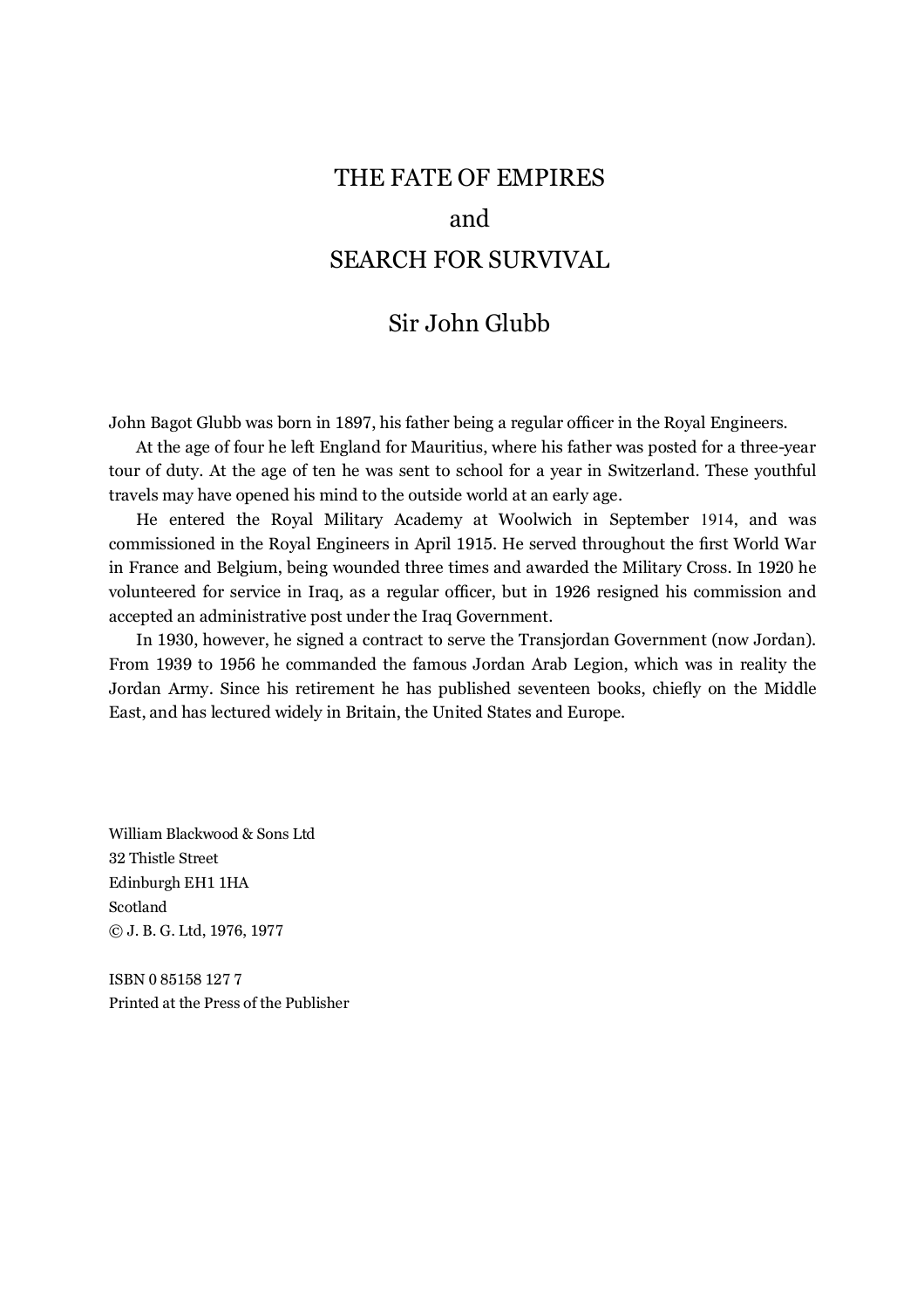# Introduction

As we pass through life, we learn by experience. We look back on our behaviour when we were young and think how foolish we were. In the same way our family, our community and our town endeavour to avoid the mistakes made by our predecessors.

The experiences of the human race have been recorded, in more or less detail, for some four thousand years. If we attempt to study such a period of time in as many countries as possible, we seem to discover the same patterns constantly repeated under widely differing conditions of climate, culture and religion. Surely, we ask ourselves, if we studied calmly and impartially the history of human institutions and development over these four thousand years, should we not reach conclusions which would assist to solve our problems today? For everything that is occurring around us has happened again and again before.

No such conception ever appears to have entered into the minds of our historians. In general, historical teaching in schools is

limited to this small island. We endlessly mull over the Tudors and the Stewarts, the Battle of Crecy, and Guy Fawkes. Perhaps this narrowness is due to our examination system, which necessitates the careful definition of a syllabus which all children must observe.

I remember once visiting a school for mentally handicapped children. "Our children do not have to take examinations," the headmaster told me," and so we are able to teach them things which will be really useful to them in life."

However this may be, the thesis which I wish to propound is that priceless lessons could be learned if the history of the past four thousand years could be thoroughly and impartially studied. In these two articles, which first appeared in *Blackwood's Magazine*, I have attempted briefly to sketch some of the kinds of lessons which I believe we could learn. My plea is that history should be the history of the human race, not of one small country or period.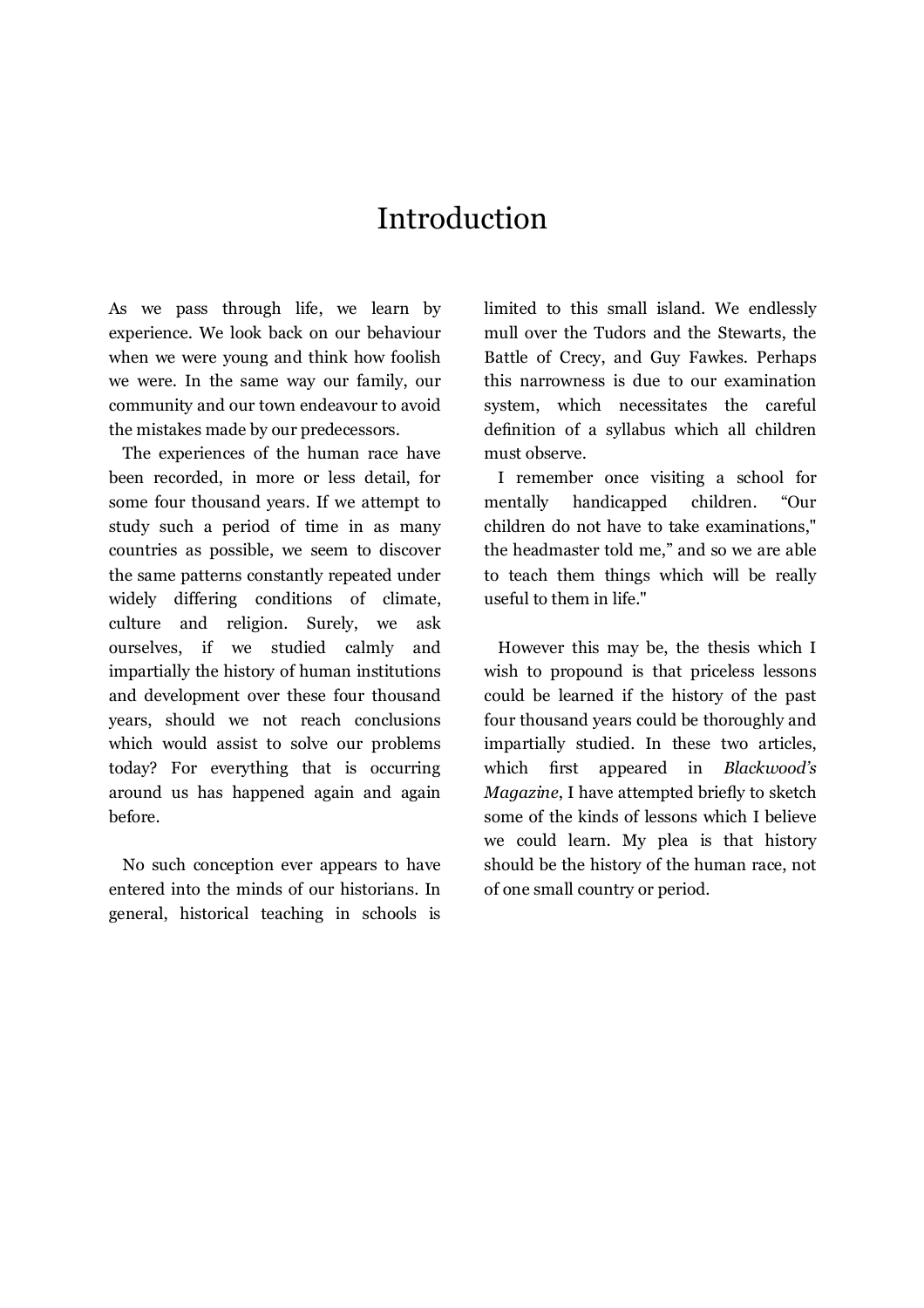# *The Fate of Empires*

## I *Learning from history*

'The only thing we learn from history,' it has been said, 'is that men never learn from history', a sweeping generalisation perhaps, but one which the chaos in the world today goes far to confirm. What then can be the reason why, in a society which claims to probe every problem, the bases of history are still so completely unknown?

Several reasons for the futility of our historical studies may be suggested.

First, our historical work is limited to short periods—the history of our own country, or that of some past age which, for some reason, we hold in respect.

Second, even within these short periods, the slant we give to our narrative is governed by our own vanity rather than by objectivity. If we are considering the history of our own country, we write at length of the periods when our ancestors were prosperous and victorious, but we pass quickly over their shortcomings or their defeats. Our people are represented as patriotic heroes, their enemies as grasping imperialists, or subversive rebels. In other words, our national histories are propaganda, not wellbalanced investigations.

Third, in the sphere of world history, we study certain short, usually unconnected, periods, which fashion at certain epochs has made popular. Greece 500 years before Christ, and the Roman Republic and early Roman Empire are cases in point. The

intervals between the 'great periods' are neglected. Recently Greece and Rome have become largely discredited, and history tends to become increasingly the parochial history of our own countries.

To derive any useful instruction from history, it seems to me essential first of all to grasp the principle that history, to be meaningful, must be the history of the human race. For history is a continuous process, gradually developing, changing and turning back, but in general moving forward in a single mighty stream. Any useful lessons to be derived must be learned by the study of the whole flow of human development, not by the selection of short periods here and there in one country or another.

Every age and culture is derived from its predecessors, adds some contribution of its own, and passes it on to its successors. If we boycott various periods of history, the origins of the new cultures which succeeded them cannot be explained.

\_\_\_\_\_\_\_\_\_\_\_\_\_\_\_\_\_\_\_\_\_\_\_\_\_\_\_\_\_\_\_

*Sir John Glubb, better known as Glubb Pasha, was born in 1897, and served in France in the First World War from 1915 to 1918. In 1926 he left the regular army to serve the Iraq Government. From 1939 to 1956, he commanded the famous Jordan Arab Legion. Since retirement, he has published sixteen books, chiefly on the Middle East, and has lectured widely.*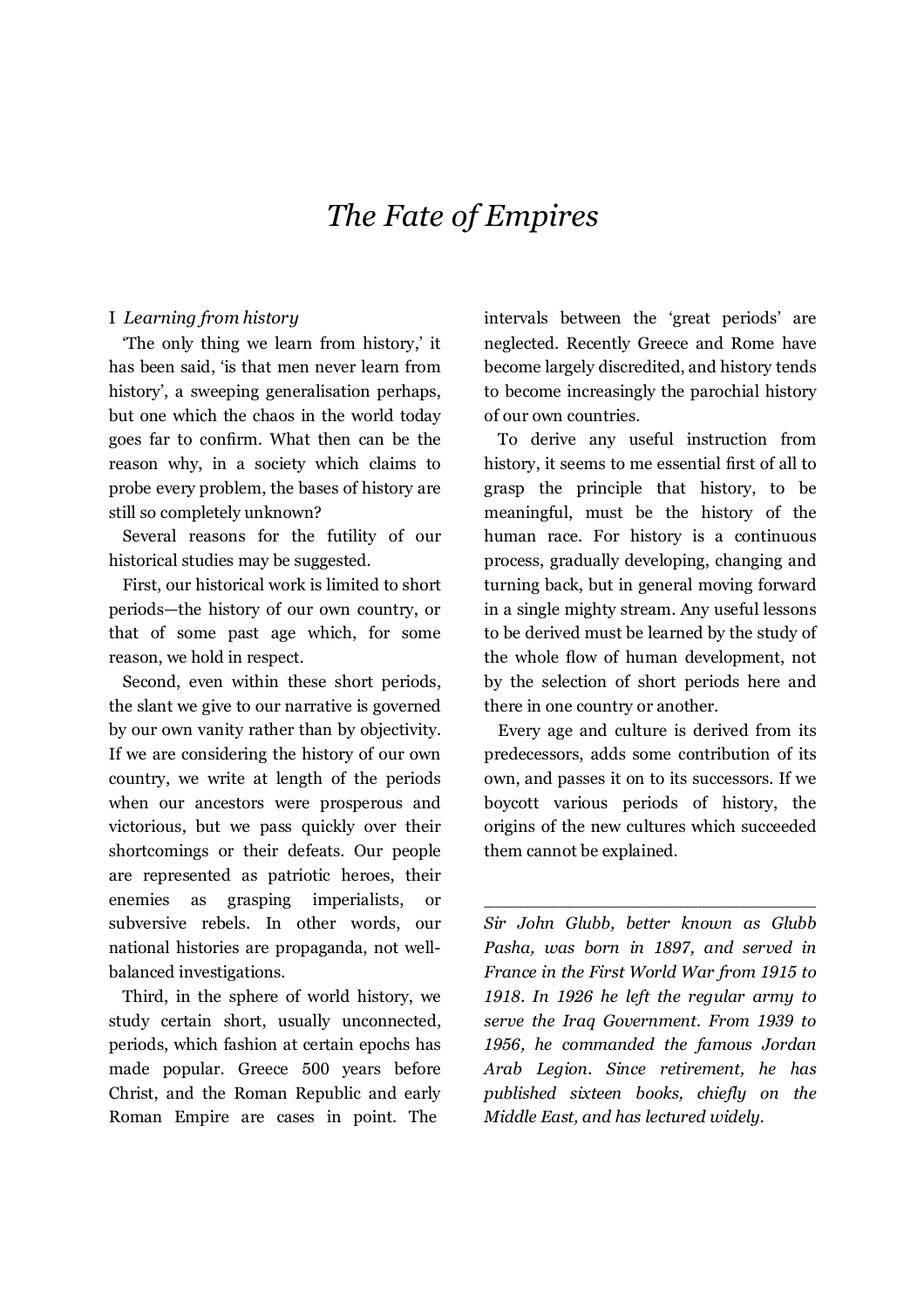Physical science has expanded its knowledge by building on the work of its predecessors, and by making millions of careful experiments, the results of which are meticulously recorded. Such methods have not yet been employed in the study of world history. Our piecemeal historical work is still mainly dominated by emotion and prejudice.

# II *The lives of empires*

If we desire to ascertain the laws which govern the rise and fall of empires, the obvious course is to investigate the imperial experiments recorded in history, and to

endeavour to deduce from them any lessons which seem to be applicable to them all.

The word 'empire', by association with the British Empire, is visualised by some people as an organisation consisting of a homecountry in Europe and 'colonies' in other continents. In this essay, the term 'empire' is used to signify a great power, often called today a superpower. Most of the empires in history have been large landblocks, almost without overseas possessions.

We possess a considerable amount of information on many empires recorded in history, and of their vicissitudes and the lengths of their lives, for example:

| The nation                     | Dates of rise and fall | Duration in years |
|--------------------------------|------------------------|-------------------|
| Assyria                        | 859-612 B.C.           | 247               |
| Persia                         | 538-330 B.C.           | 208               |
| (Cyrus and his descendants)    |                        |                   |
| Greece                         | 331-100 B.C.           | 231               |
| (Alexander and his successors) |                        |                   |
| Roman Republic                 | 260-27 B.C.            | 233               |
| <b>Roman Empire</b>            | 27 B.C.-A.D. 180       | 207               |
| Arab Empire                    | A.D. 634-880           | 246               |
| Mameluke Empire                | 1250-1517              | 267               |
| <b>Ottoman Empire</b>          | 1320-1570              | 250               |
| Spain                          | 1500-1750              | 250               |
| Romanov Russia                 | 1682-1916              | 234               |
| <b>Britain</b>                 | 1700-1950              | 250               |

This list calls for certain comments.

(1) The present writer is exploring the facts, not trying to prove anything. The dates given are largely arbitrary. Empires do not usually begin or end on a certain date. There is

normally a gradual period of expansion and then a period of decline. The resemblance in the duration of these great powers may be queried. Human affairs are subject to many chances, and it is not to be expected that they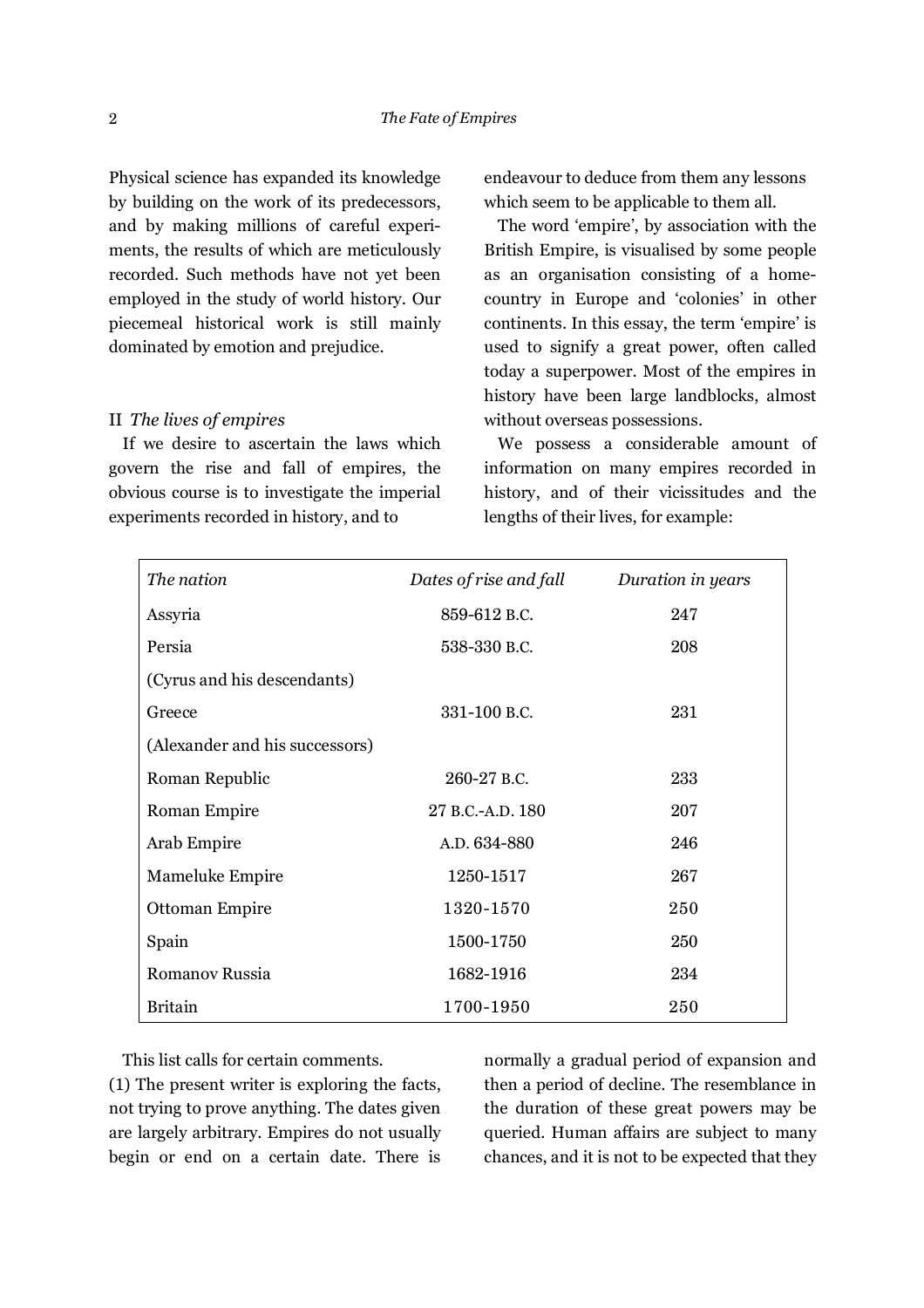could be calculated with mathematical accuracy.

(2) Nevertheless, it is suggested that there is sufficient resemblance between the life periods of these different empires to justify further study.

(3) The division of Rome into two periods may be thought unwarranted. The first, or republican, period dates from the time when Rome became the mistress of Italy, and ends with the accession of Augustus. The imperial period extends from the accession of Augustus to the death of Marcus Aurelius. It is true that the empire survived nominally for more than a century after this date, but it did so in constant confusion, rebellions, civil wars and barbarian invasions.

(4) Not all empires endured for their full lifespan. The Babylonian Empire of Nebuchadnezzar, for example, was overthrown by Cyrus, after a life duration of only some seventy-four years.

(5) An interesting deduction from the figures seems to be that the duration of empires does not depend on the speed of travel or the nature of weapons. The Assyrians marched on foot and fought with spears and bow and arrows. The British used artillery, railways and ocean-going ships. Yet the two empires lasted for approximately the same periods.

There is a tendency nowadays to say that this is the jet-age, and consequently there is nothing for us to learn from past empires. Such an attitude seems to be erroneous.

(6) It is tempting to compare the lives of empires with those of human beings. We may choose a figure and say that the average life of a human being is seventy years. Not all human beings live exactly seventy years. Some die in infancy, others are killed in accidents in middle life, some survive to the

age of eighty or ninety. Nevertheless, in spite of such exceptions, we are justified in saying that seventy years is a fair estimate of the average person's expectation of life.

(7) We may perhaps at this stage be allowed to draw certain conclusions:

(a) In spite of the accidents of fortune, and the apparent circumstances of the human race at different epochs, the periods of duration of different empires at varied epochs show a remarkable similarity.

(b) Immense changes in the technology of transport or in methods of warfare do not seem to affect the life-expectation of an empire.

(c) The changes in the technology of transport and of war have, however, affected the shape of empires. The Assyrians, marching on foot, could only conquer their neighbours, who were accessible by land—the Medes, the Babylonians, the Persians and the Egyptians.

The British, making use of ocean-going ships, conquered many countries and subcontinents, which were accessible to them by water—North America, India, South Africa, Australia and New Zealand—but they never succeeded in conquering their neighbours, France, Germany and Spain.

But, although the shapes of the Assyrian and the British Empires were entirely different, both lasted about the same length of time.

# III *The human yardstick*

What then, we may ask, can have been the factor which caused such an extraordinary similarity in the duration of empires, under such diverse conditions, and such utterly different technological achievements?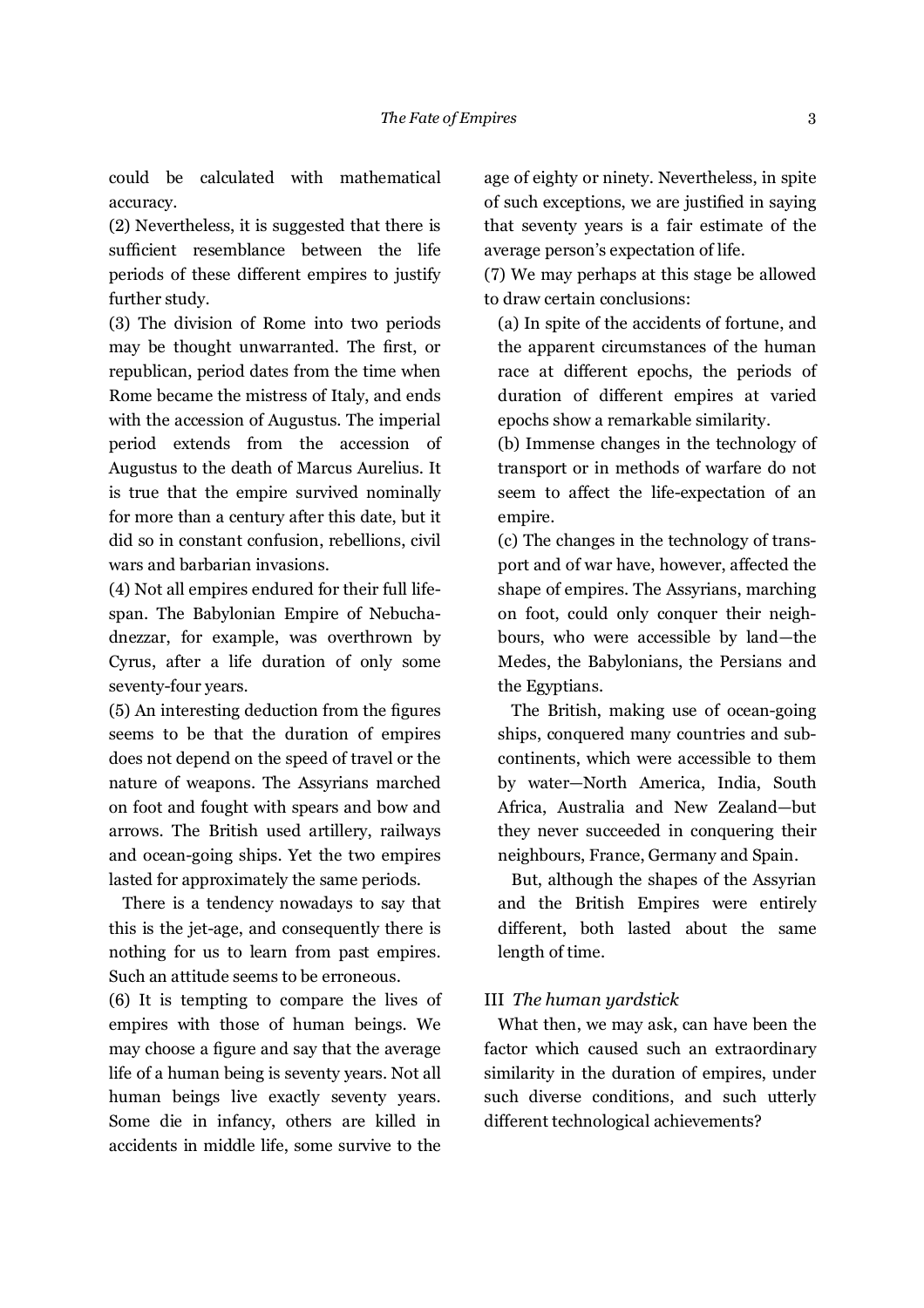One of the very few units of measurement which have not seriously changed since the Assyrians is the human 'generation', a period of about twenty-five years. Thus a period of 250 years would represent about ten generations of people. A closer examination of the characteristics of the rise and fall of great nations may emphasise the possible significance of the sequence of generations.

Let us then attempt to examine the stages in the lives of such powerful nations.

#### IV *Stage one. The outburst*

Again and again in history we find a small nation, treated as insignificant by its contemporaries, suddenly emerging from its homeland and overrunning large areas of the world. Prior to Philip (359-336 B.C.), Macedon had been an insignificant state to the north of Greece. Persia was the great power of the time, completely dominating the area from Eastern Europe to India. Yet by 323 B.C., thirty-six years after the accession of Philip, the Persian Empire had ceased to exist, and the Macedonian Empire extended from the Danube to India, including Egypt.

This amazing expansion may perhaps he attributed to the genius of Alexander the Great, but this cannot have been the sole reason; for although after his death everything went wrong—the Macedonian generals fought one another and established rival empires—Macedonian pre-eminence survived for 231 years.

In the year A.D. 600, the world was divided between two superpower groups as it has been for the past fifty years between Soviet Russia and the West. The two powers were the eastern Roman Empire and the Persian Empire. The Arabs were then the despised and backward inhabitants of the Arabian Peninsula. They consisted chiefly of wandering tribes, and had no government, no constitution and no army. Syria, Palestine, Egypt and North Africa were Roman provinces, Iraq was part of Persia.

The Prophet Mohammed preached in Arabia from A.D. 613 to 632, when he died. In 633, the Arabs burst out of their desert peninsula, and simultaneously attacked the two super-powers. Within twenty years, the Persian Empire had ceased to exist. Seventy years after the death of the Prophet, the Arabs had established an empire extending from the Atlantic to the plains of Northern India and the frontiers of China.

At the beginning of the thirteenth century, the Mongols were a group of savage tribes in the steppes of Mongolia. In 1211, Genghis Khan invaded China. By 1253, the Mongols had established an empire extending from Asia Minor to the China Sea, one of the largest empires the world has ever known.

The Arabs ruled the greater part of Spain for 780 years, from 712 A.D. to 1492. (780 years back in British history would take us to 1196 and King Richard Cœur de Lion.) During these eight centuries, there had been no Spanish nation, the petty kings of Aragon and Castile alone holding on in the mountains.

The agreement between Ferdinand and Isabella and Christopher Columbus was signed immediately after the fall of Granada, the last Arab kingdom in Spain, in 1492. Within fifty years, Cortez had conquered Mexico, and Spain was the world's greatest empire.

Examples of the sudden outbursts by which empires are born could be multiplied indefinitely. These random illustrations must suffice.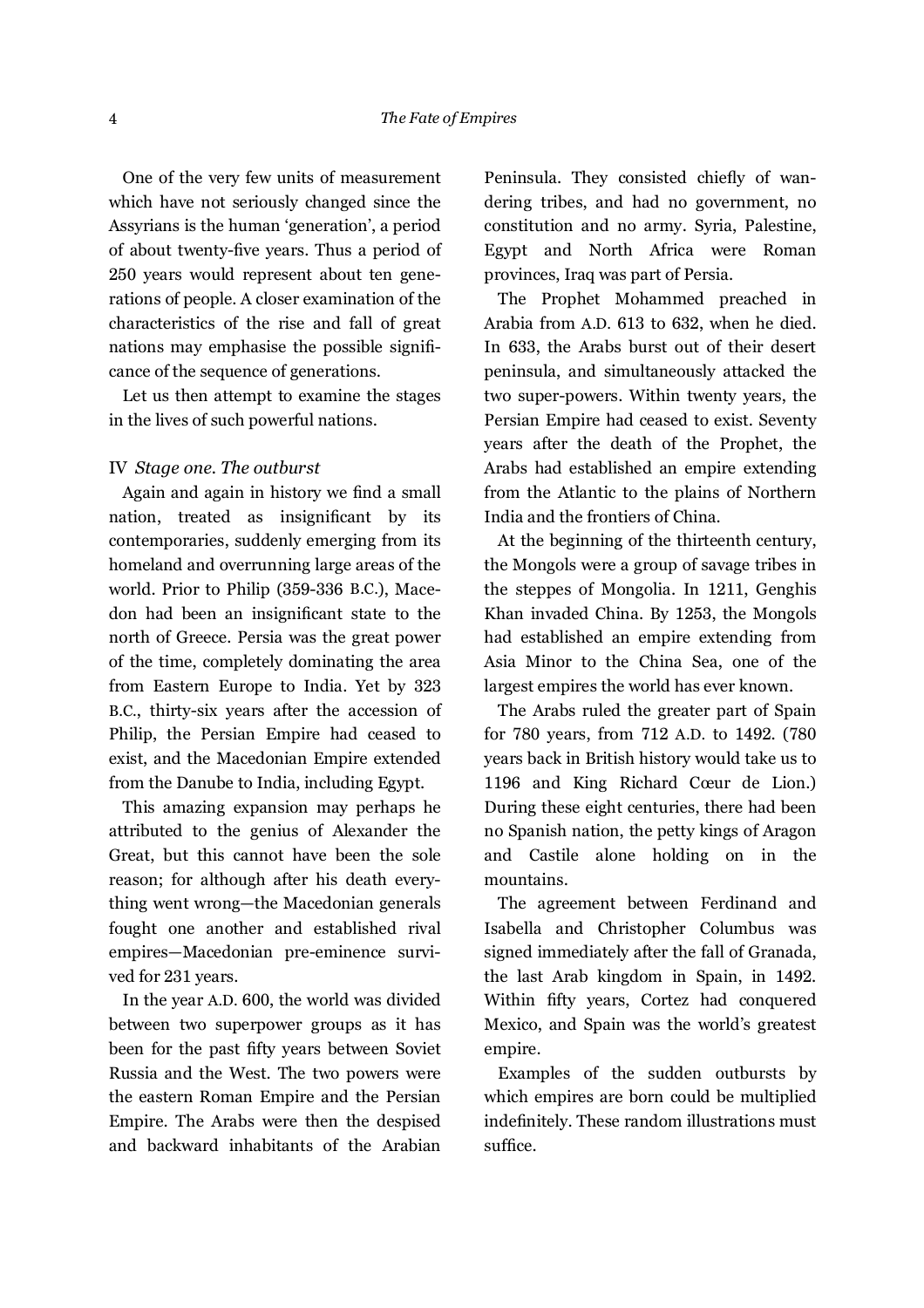#### V *Characteristics of the outburst*

These sudden outbursts are usually characterised by an extraordinary display of energy and courage. The new conquerors are normally poor, hardy and enterprising and above all aggressive. The decaying empires which they overthrow are wealthy but defensive-minded. In the time of Roman greatness, the legions used to dig a ditch round their camps at night to avoid surprise. But the ditches were mere earthworks, and between them wide spaces were left through which the Romans could counter-attack. But as Rome grew older, the earthworks became high walls, through which access was given only by narrow gates. Counterattacks were no longer possible. The legions were now passive defenders.

But the new nation is not only distinguished by victory in battle, but by unresting enterprise in every field. Men hack their way through jungles, climb mountains, or brave the Atlantic and the Pacific oceans in tiny cockle-shells. The Arabs crossed the Straits of Gibraltar in A.D. 711 with 12,000 men, defeated a Gothic army of more than twice their strength, marched straight over 250 miles of unknown enemy territory and seized the Gothic capital of Toledo. At the same stage in British history, Captain Cook discovered Australia. Fearless initiative characterises such periods.

Other peculiarities of the period of the conquering pioneers are their readiness to improvise and experiment. Untrammelled by traditions, they will turn anything available to their purpose. If one method fails, they try something else. Uninhibited by textbooks or book learning, action is their solution to every problem.

Poor, hardy, often half-starved and ill-clad, they abound in courage, energy and initiative, overcome every obstacle and always seem to be in control of the situation.

#### VI *The causes of race outbursts*

The modern instinct is to seek a reason for everything, and to doubt the veracity of a statement for which a reason cannot be found. So many examples can be given of the sudden eruption of an obscure race into a nation of conquerors that the truth of the phenomenon cannot be held to be doubtful. To assign a cause is more difficult. Perhaps the easiest explanation is to assume that the poor and obscure race is tempted by the wealth of the ancient civilisation, and there would undoubtedly appear to be an element of greed for loot in barbarian invasions.

Such a motivation may be divided into two classes. The first is mere loot, plunder and rape, as, for example, in the case of Attila and the Huns, who ravaged a great part of Europe from A.D. 450 to 453. However, when Attila died in the latter year, his empire fell apart and his tribes returned to Eastern Europe.

Many of the barbarians who founded dynasties in Western Europe on the ruins of the Roman Empire, however, did so out of admiration for Roman civilisation, and themselves aspired to become Romans.

#### VII *A providential turnover?*

Whatever causes may be given for the overthrow of great civilisations by barbarians, we can sense certain resulting benefits. Every race on earth has distinctive characteristics. Some have been distinguished in philosophy, some in administration, some in romance, poetry or religion, some in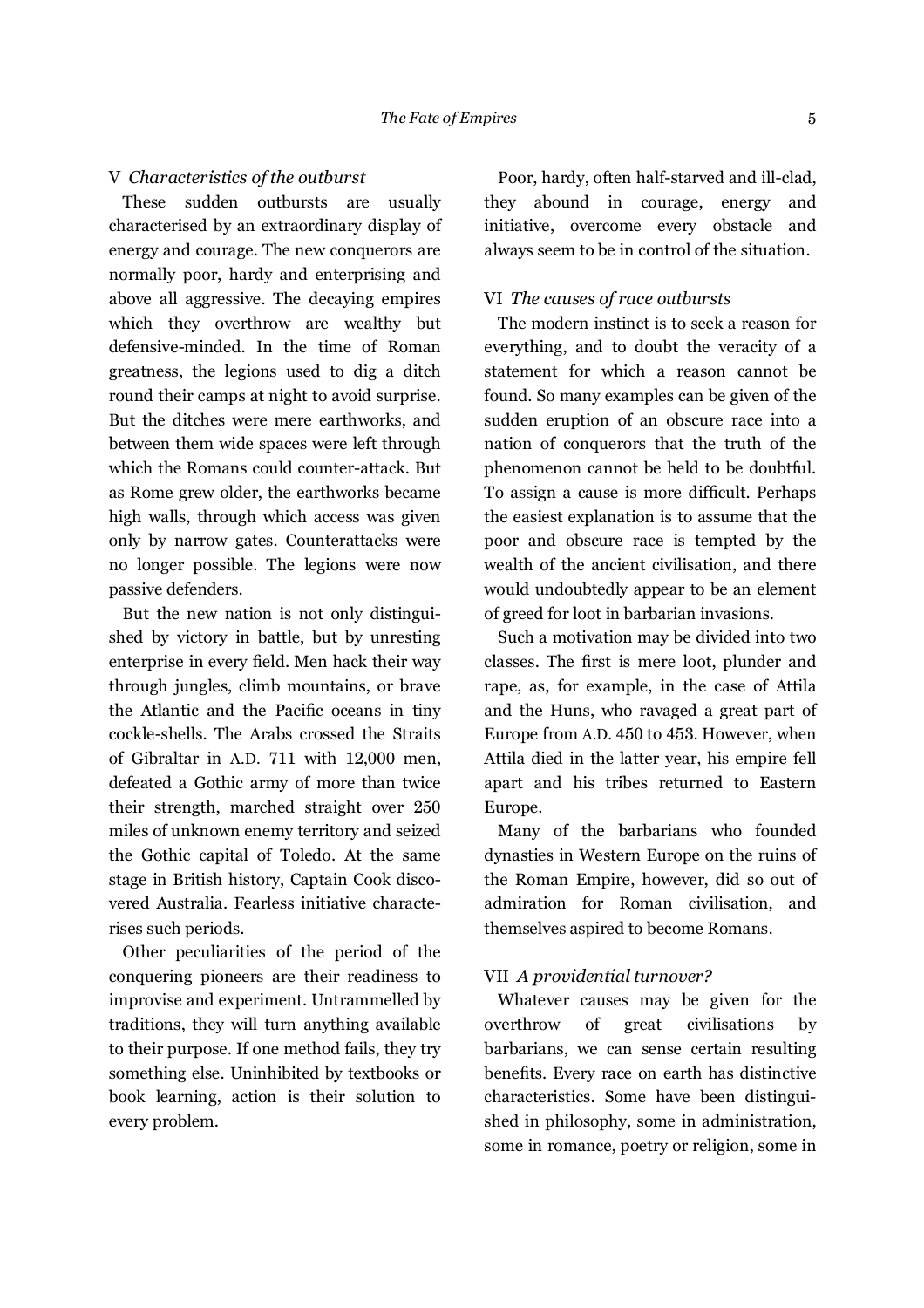their legal system. During the pre-eminence of each culture, its distinctive characteristics are carried by it far and wide across the world.

If the same nation were to retain its domination indefinitely, its peculiar qualities would permanently characterise the whole human race. Under the system of empires each lasting for 250 years, the sovereign race has time to spread its particular virtues far and wide. Then, however, another people, with entirely different peculiarities, takes its place, and its virtues and accomplishments are likewise disseminated. By this system, each of the innumerable races of the world enjoys a period of greatness, during which its peculiar qualities are placed at the service of mankind.

To those who believe in the existence of God, as the Ruler and Director of human affairs, such a system may appear as a manifestation of divine wisdom, tending towards the slow and ultimate perfection of humanity.

# VIII *The course of empire*

The first stage of the life of a great nation, therefore, after its outburst, is a period of amazing initiative, and almost incredible enterprise, courage and hardihood. These qualities, often in a very short time, produce a new and formidable nation. These early victories, however, are won chiefly by reckless bravery and daring initiative.

The ancient civilisation thus attacked will have defended itself by its sophisticated weapons, and by its military organisation and discipline. The barbarians quickly appreciate the advantages of these military methods and adopt them. As a result, the second stage of expansion of the new empire consists of more organised, disciplined and professional campaigns.

In other fields, the daring initiative of the original conquerors is maintained—in geographical exploration, for example: pioneering new countries, penetrating new forests, climbing unexplored mountains, and sailing uncharted seas. The new nation is confident, optimistic and perhaps contemptuous of the 'decadent' races which it has subjugated.

The methods employed tend to be practical and experimental, both in government and in warfare, for they are not tied by centuries of tradition, as happens in ancient empires. Moreover, the leaders are free to use their own improvisations, not having studied politics or tactics in schools or in textbooks.

# IX *U.S.A. in the stage of the pioneers*

In the case of the United States of America, the pioneering period did not consist of a barbarian conquest of an effete civilisation, but of the conquest of barbarian peoples. Thus, viewed from the outside, every example seems to be different. But viewed from the standpoint of the great nation, every example seems to be similar.

The United States arose suddenly as a new nation, and its period of pioneering was spent in the conquest of a vast continent, not an ancient empire. Yet the subsequent life history of the United States has followed the standard pattern which we shall attempt to trace—the periods of the pioneers, of commerce, of affluence, of intellectualism and of decadence.

# X *Commercial expansion*

The conquest of vast areas of land and their subjection to one government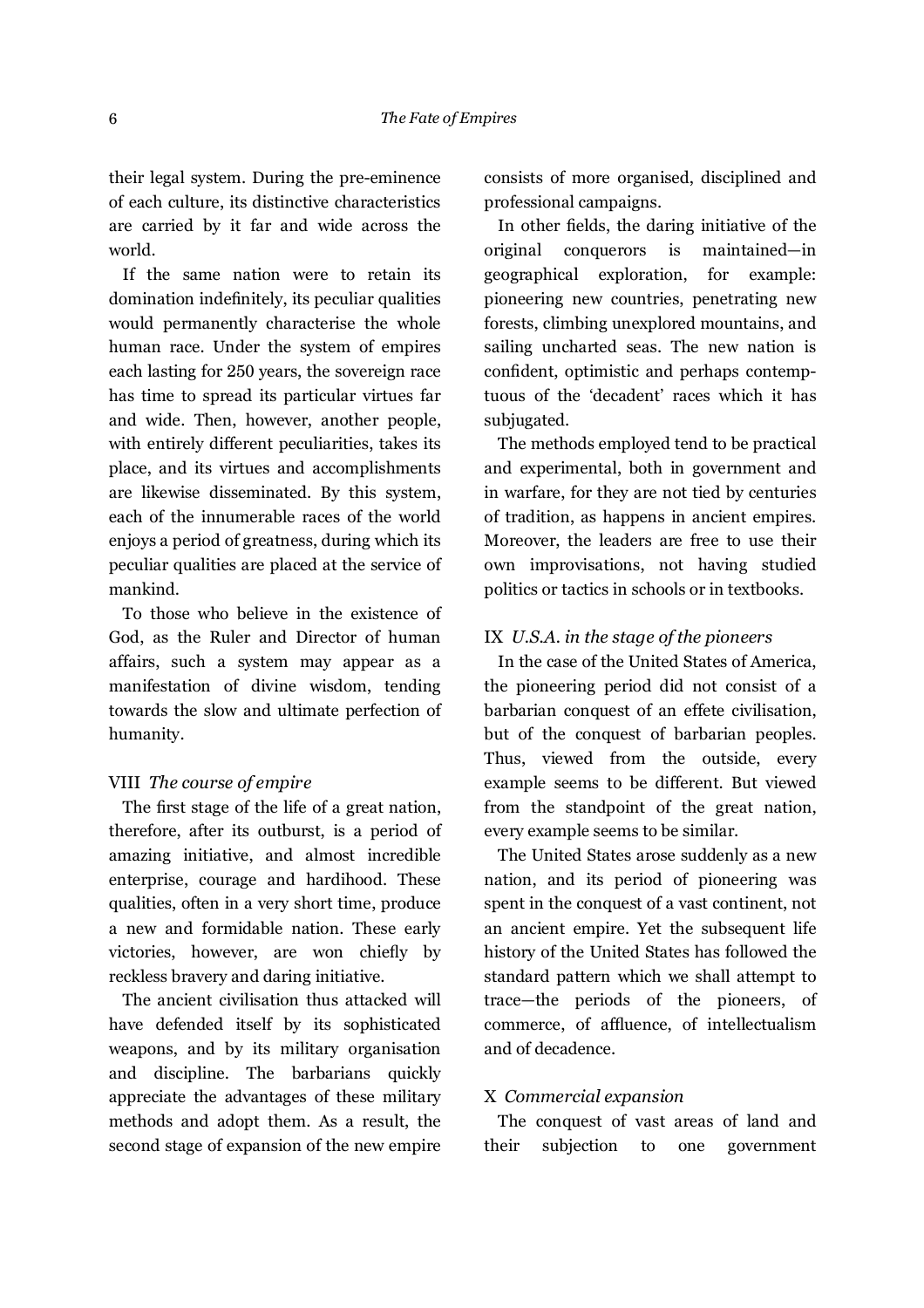automatically acts as a stimulant to commerce. Both merchants and goods can be exchanged over considerable distances. Moreover, if the empire be an extensive one, it will include a great variety of climates, producing extremely varied products, which the different areas will wish to exchange with one another.

The speed of modern methods of transportation tends to create in us the impresssion that far-flung commerce is a modern development, but this is not the case. Objects made in Ireland, Scandinavia and China have been found in the graves or the ruins of the Middle East, dating from 1,000 years before Christ. The means of transport were slower, but, when a great empire was in control, commerce was freed from the innumerable shackles imposed upon it today by passports, import permits, customs, boycotts and political interference.

The Roman Empire extended from Britain to Syria and Egypt, a distance, in a direct line, of perhaps 2,700 miles. A Roman official, transferred from Britain to Syria, might spend six months on the journey. Yet, throughout the whole distance, he would be travelling in the same country, with the same official language, the same laws, the same currency and the same administrative system. Today, some twenty independent countries separate Britain from Syria, each with its own government, its own laws, politics, customs fees, passports and currencies, making commercial co-operation almost impossible. And this process of disintegration is still continuing. Even within the small areas of the modern European nations, provincial movements demanding secession or devolution tend further to splinter the continent.

The present fashion for 'independence' has produced great numbers of tiny states in the world, some of them consisting of only one city or of a small island. This system is an insuperable obstacle to trade and cooperation. The present European Economic Community is an attempt to secure commercial cooperation among small independent states over a large area, but the plan meets with many difficulties, due to the mutual jealousies of so many nations.

Even savage and militaristic empires promoted commerce, whether or not they intended to do so. The Mongols were some of the most brutal military conquerors in history, massacring the entire populations of cities. Yet, in the thirteenth century, when their empire extended from Peking to Hungary, the caravan trade between China and Europe achieved a remarkable degree of prosperity—the whole journey was in the territory of one government.

In the eighth and ninth centuries, the caliphs of Baghdad achieved fabulous wealth owing to the immense extent of their territories, which constituted a single trade bloc. The empire of the caliphs is now divided into some twenty-five separate 'nations'.

# XI *The pros and cons of empires*

In discussing the life-story of the typical empire, we have digressed into a discussion of whether empires are useful or injurious to mankind. We seem to have discovered that empires have certain advantages, particularly in the field of commerce, and in the establishment of peace and security in vast areas of the globe. Perhaps we should also include the spread of varied cultures to many races. The present infatuation for indepen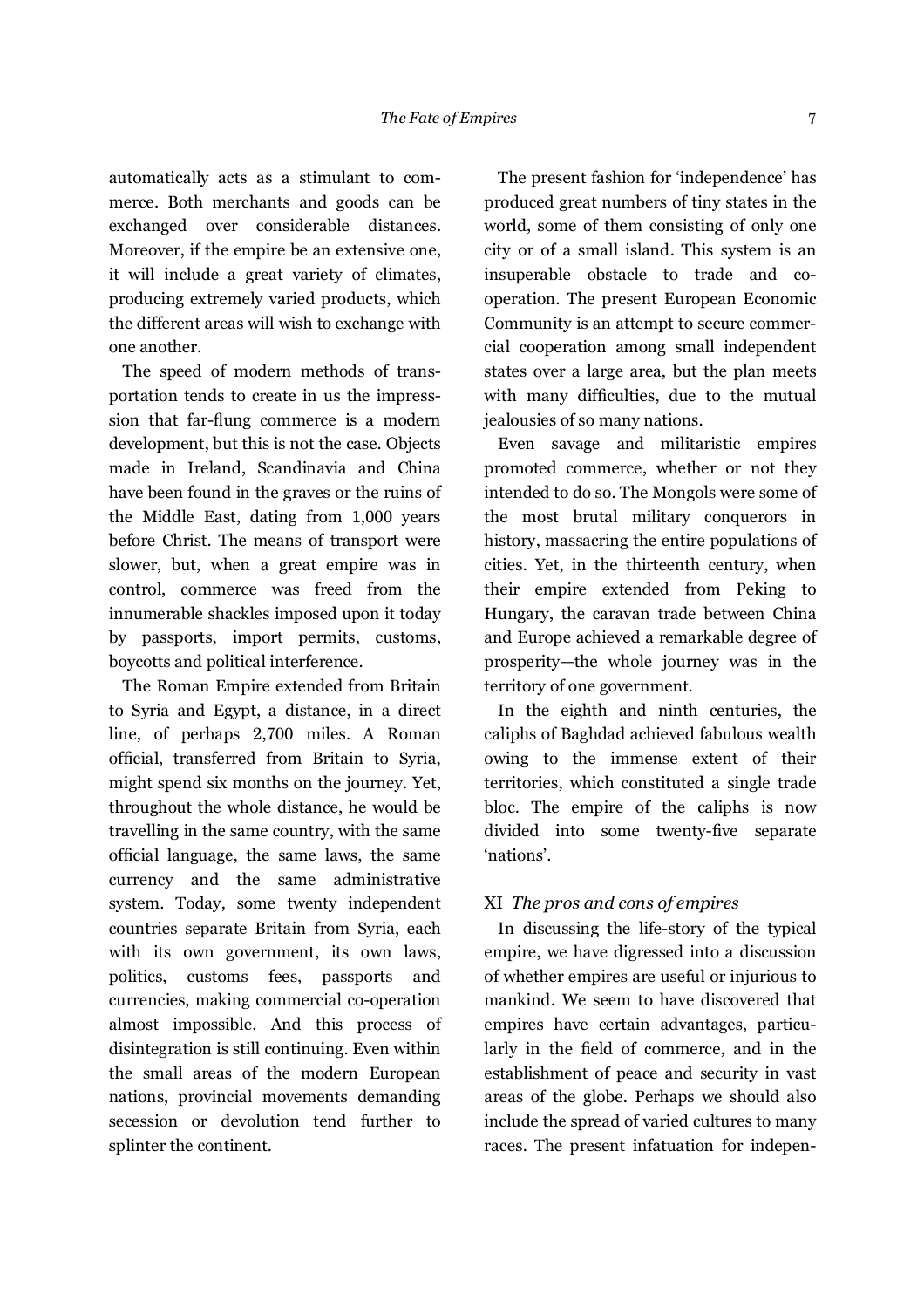dence for ever smaller and smaller units will eventually doubtless be succeeded by new international empires.

The present attempts to create a European community may be regarded as a practical endeavour to constitute a new super-power, in spite of the fragmentation resulting from the craze for independence. If it succeeds, some of the local independencies will have to be sacrificed. If it fails, the same result may be attained by military conquest, or by the partition of Europe between rival superpowers. The inescapable conclusion seems, however, to be that larger territorial units are a benefit to commerce and to public stability, whether the broader territory be achieved by voluntary association or by military action.

#### XII *Sea power*

One of the more benevolent ways in which a super-power can promote both peace and commerce is by its command of the sea.

From Waterloo to 1914, the British Navy commanded the seas of the world. Britain grew rich, but she also made the Seas safe for the commerce of all nations, and prevented major wars for 100 years.

Curiously enough, the question of sea power was never clearly distinguished, in British politics during the last fifty years, from the question of imperial rule over other countries. In fact, the two subjects are entirely distinct. Sea power does not offend small countries, as does military occupation. If Britain had maintained her navy, with a few naval bases overseas in isolated islands, and had given independence to colonies which asked for it, the world might well be a more stable place today. In fact, however, the navy was swept away in the popular outcry against imperialism.

#### XIII *The Age of Commerce*

Let us now, however, return to the lifestory of our typical empire. We have already considered the age of outburst, when a littleregarded people suddenly bursts on to the world stage with a wild courage and energy. Let us call it the Age of the Pioneers.

Then we saw that these new conquerors acquired the sophisticated weapons of the old empires, and adopted their regular systems of military organisation and training. A great period of military expansion ensued, which we may call the Age of Conquests. The conquests resulted in the acquisition of vast territories under one government, thereby automatically giving rise to commercial prosperity. We may call this the Age of Commerce.

The Age of Conquests, of course, overlaps the Age of Commerce. The proud military traditions still hold sway and the great armies guard the frontiers, but gradually the desire to make money seems to gain hold of the public. During the military period, glory and honour were the principal objects of ambition. To the merchant, such ideas are but empty words, which add nothing to the bank balance.

#### XIV *Art and luxury*

The wealth which seems, almost without effort, to pour into the country enables the commercial classes to grow immensely rich. How to spend all this money becomes a problem to the wealthy business community. Art, architecture and luxury find rich patrons. Splendid municipal buildings and wide streets lend dignity and beauty to the wealthy areas of great cities. The rich merchants build themselves palaces, and money is invested in communications,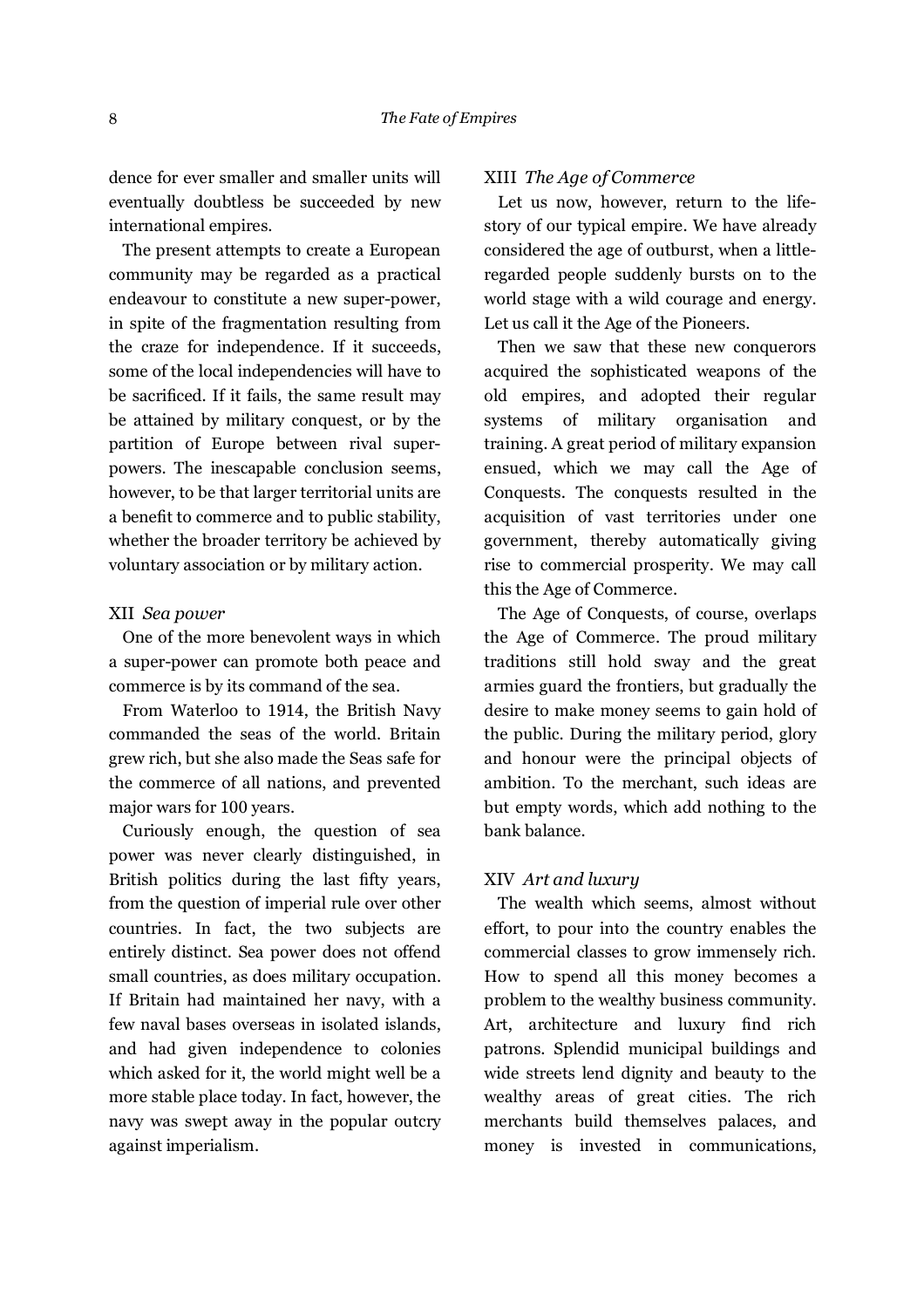highways, bridges, railways or hotels, according to the varied patterns of the ages.

The first half of the Age of Commerce appears to be peculiarly splendid. The ancient virtues of courage, patriotism and devotion to duty are still in evidence. The nation is proud, united and full of selfconfidence. Boys are still required, first of all, to be manly—to ride, to shoot straight and to tell the truth. (It is remarkable what emphasis is placed, at this stage, on the manly virtue of truthfulness, for lying is cowardice—the fear of facing up to the situation.)

Boys' schools are intentionally rough. Frugal eating, hard living, breaking the ice to have a bath and similar customs are aimed at producing a strong, hardy and fearless breed of men. Duty is the word constantly drummed into the heads of young people.

The Age of Commerce is also marked by great enterprise in the exploration for new forms of wealth. Daring initiative is shown in the search for profitable enterprises in far corners of the earth, perpetuating to some degree the adventurous courage of the Age of Conquests.

# XV *The Age of Affluence*

There does not appear to be any doubt that money is the agent which causes the decline of this strong, brave and self-confident people. The decline in courage, enterprise and a sense of duty is, however, gradual.

The first direction in which wealth injures the nation is a moral one. Money replaces honour and adventure as the objective of the best young men. Moreover, men do not normally seek to make money for their country or their community, but for themselves. Gradually, and almost imperceptibly, the Age of Affluence silences the voice of duty. The object of the young and the ambitious is no longer fame, honour or service, but cash.

Education undergoes the same gradual transformation. No longer do schools aim at producing brave patriots ready to serve their country. Parents and students alike seek the educational qualifications which will command the highest salaries. The Arab moralist, Ghazali (1058-1111), complains in these very same words of the lowering of objectives in the declining Arab world of his time. Students, he says, no longer attend college to acquire learning and virtue, but to obtain those qualifications which will enable them to grow rich. The same situation is everywhere evident among us in the West today.

# XVI *High Noon*

That which we may call the High Noon of the nation covers the period of transition from the Age of Conquests to the Age of Affluence: the age of Augustus in Rome, that of Harun al-Rashid in Baghdad, of Sulaiman the Magnificent in the Ottoman Empire, or of Queen Victoria in Britain. Perhaps we might add the age of Woodrow Wilson in the United States.

All these periods reveal the same characteristics. The immense wealth accumulated in the nation dazzles the onlookers. Enough of the ancient virtues of courage, energy and patriotism survive to enable the state successfully to defend its frontiers. But, beneath the surface, greed for money is gradually replacing duty and public service. Indeed the change might be summarised as being from service to selfishness.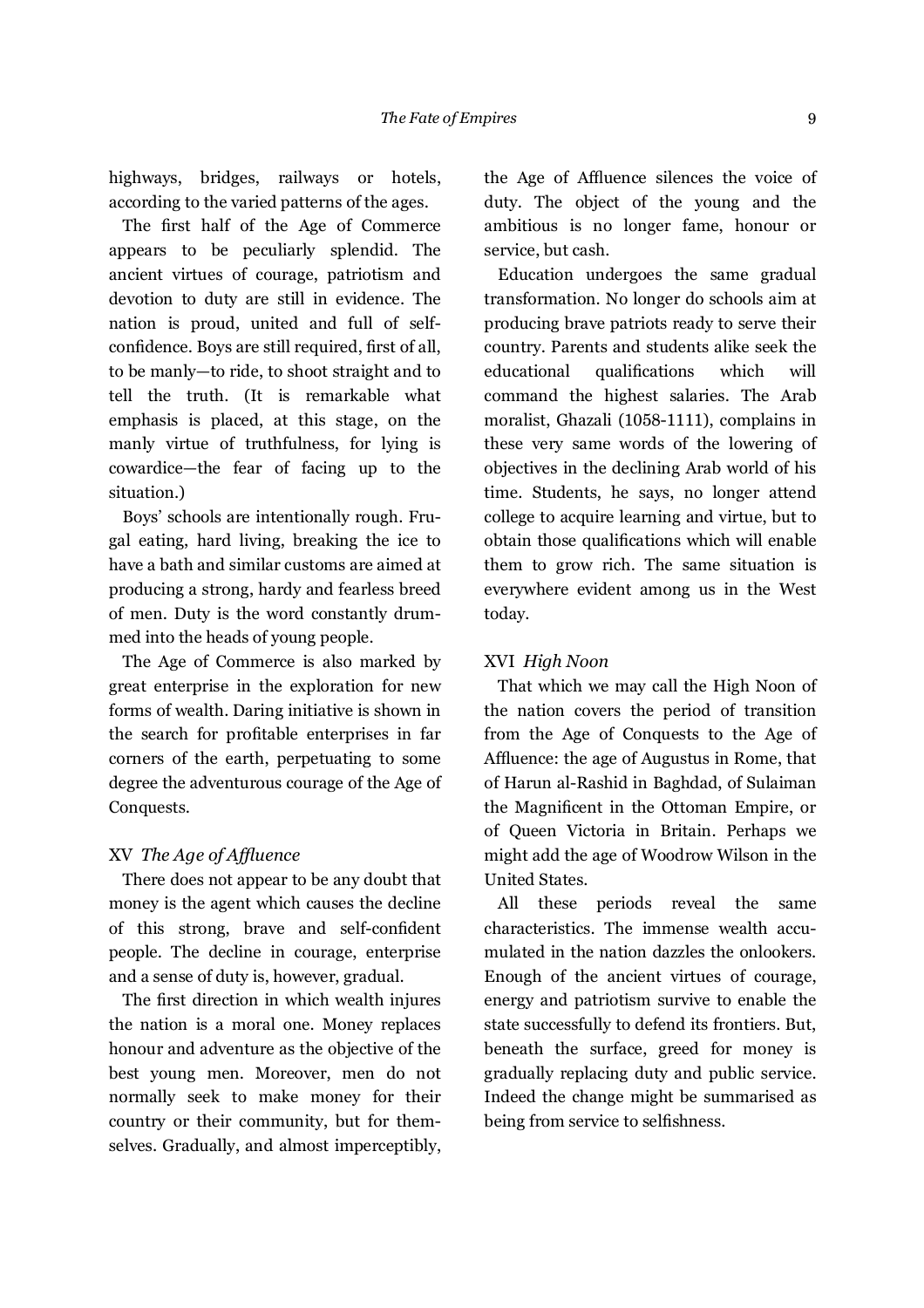#### XVII *Defensiveness*

Another outward change which invariably marks the transition from the Age of Conquests to the Age of Affluence is the spread of defensiveness. The nation, immensely rich, is no longer interested in glory or duty, but is only anxious to retain its wealth and its luxury. It is a period of defensiveness, from the Great Wall of China, to Hadrian's Wall on the Scottish Border, to the Maginot Line in France in 1939.

Money being in better supply than courage, subsidies instead of weapons are employed to buy off enemies. To justify this departure from ancient tradition, the human mind easily devises its own justification. Military readiness, or aggressiveness, is denounced as primitive and immoral. Civilised peoples are too proud to fight. The conquest of one nation by another is declared to be immoral. Empires are wicked. This intellectual device enables us to suppress our feeling of inferiority, when we read of the heroism of our ancestors, and then ruefully contemplate our position today. 'It is not that we are afraid to fight,' we say, 'but we should consider it immoral.' This even enables us to assume an attitude of moral superiority.

The weakness of pacifism is that there are still many peoples in the world who are aggressive. Nations who proclaim themselves unwilling to fight are liable to be conquered by peoples in the stage of militarism perhaps even to see themselves incorporated into some new empire, with the status of mere provinces or colonies.

When to be prepared to use force and when to give way is a perpetual human problem, which can only be solved, as best we can, in each successive situation as it arises. In fact, however, history seems to indicate that great nations do not normally disarm from motives of conscience, but owing to the weakening of a sense of duty in the citizens, and the increase in selfishness and the desire for wealth and ease.

#### XVIII *The Age of Intellect*

We have now, perhaps arbitrarily, divided the life-story of our great nation into four ages. The Age of the Pioneers (or the Outburst), the Age of Conquests, the Age of Commerce, and the Age of Affluence. The great wealth of the nation is no longer needed to supply the mere necessities, or even the luxuries of life. Ample funds are available also for the pursuit of knowledge.

The merchant princes of the Age of Commerce seek fame and praise, not only by endowing works of art or patronising music and literature. They also found and endow colleges and universities. It is remarkable with what regularity this phase follows on that of wealth, in empire after empire, divided by many centuries.

In the eleventh century, the former Arab Empire, then in complete political decline, was ruled by the Seljuk sultan, Malik Shah. The Arabs, no longer soldiers, were still the intellectual leaders of the world. During the reign of Malik Shah, the building of universities and colleges became a passion. Whereas a small number of universities in the great cities had sufficed the years of Arab glory, now a university sprang up in every town.

In our own lifetime, we have witnessed the same phenomenon in the U.S.A. and Britain. When these nations were at the height of their glory, Harvard, Yale, Oxford and Cambridge seemed to meet their needs. Now almost every city has its university.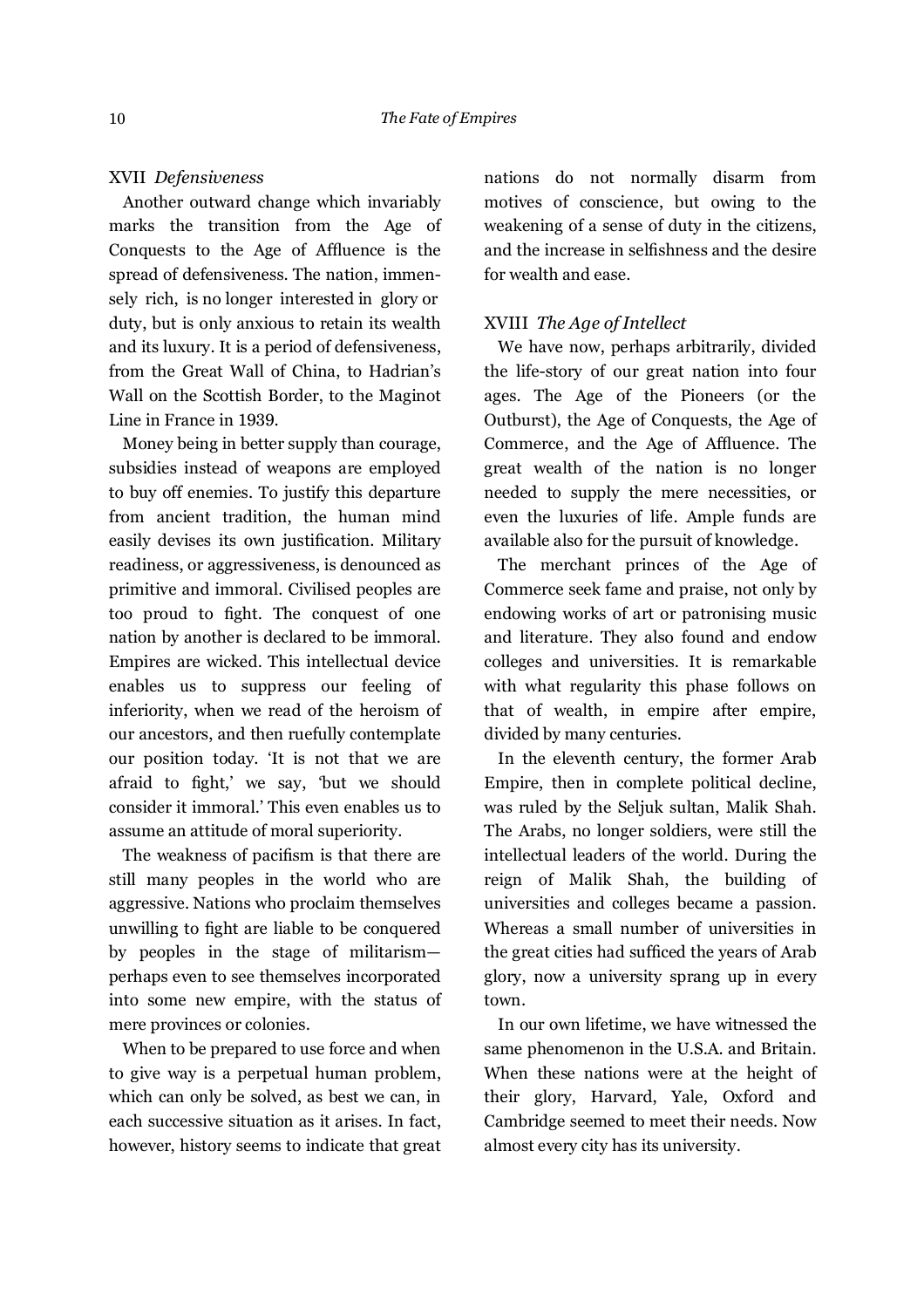The ambition of the young, once engaged in the pursuit of adventure and military glory, and then in the desire for the accumulation of wealth, now turns to the acquisition of academic honours.

It is useful here to take note that almost all the pursuits followed with such passion throughout the ages were in themselves good. The manly cult of hardihood, frankness and truthfulness, which characterised the Age of Conquests, produced many really splendid heroes.

The opening up of natural resources, and the peaceful accumulation of wealth, which marked the age of commercialism, appeared to introduce new triumphs in civilisation, in culture and in the arts. In the same way, the vast expansion of the field of knowledge achieved by the Age of Intellect seemed to mark a new high-water mark of human progress. We cannot say that any of these changes were 'good' or 'bad'.

The striking features in the pageant of empire are:

(a) the extraordinary exactitude with which these stages have followed one another, in empire after empire, over centuries or even millennia; and

(b) the fact that the successive changes seem to represent mere changes in popular fashion—new fads and fancies which sweep away public opinion without logical reason. At first, popular enthusiasm is devoted to military glory, then to the accumulation of wealth and later to the acquisition of academic fame.

Why could not all these legitimate, and indeed beneficent, activities be carried on simultaneously, each of them in due moderation? Yet this never seemed to happen.

# XIX *The effects of intellectualism*

There are so many things in human life which are not dreamt of in our popular philosophy. The spread of knowledge seems to be the most beneficial of human activities, and yet every period of decline is characterrised by this expansion of intellectual activity. 'All the Athenians and strangers which were there spent their time in nothing else, but either to tell or to hear some new thing' is the description given in the Acts of the Apostles of the decline of Greek intellectualism.

The Age of Intellect is accompanied by surprising advances in natural science. In the ninth century, for example, in the age of Mamun, the Arabs measured the circumference of the earth with remarkable accuracy. Seven centuries were to pass before Western Europe discovered that the world was not flat. Less than fifty years after the amazing scientific discoveries under Mamun, the Arab Empire collapsed. Wonderful and beneficent as was the progress of science, it did not save the empire from chaos.

The full flowering of Arab and Persian intellectualism did not occur until after their imperial and political collapse. Thereafter the intellectuals attained fresh triumphs in the academic field, but politically they became the abject servants of the often illiterate rulers. When the Mongols conquered Persia in the thirteenth century, they were themselves entirely uneducated and were obliged to depend wholly on native Persian officials to administer the country and to collect the revenue. They retained as wazeer, or Prime Minister, one Rashid al-Din, a historian of international repute. Yet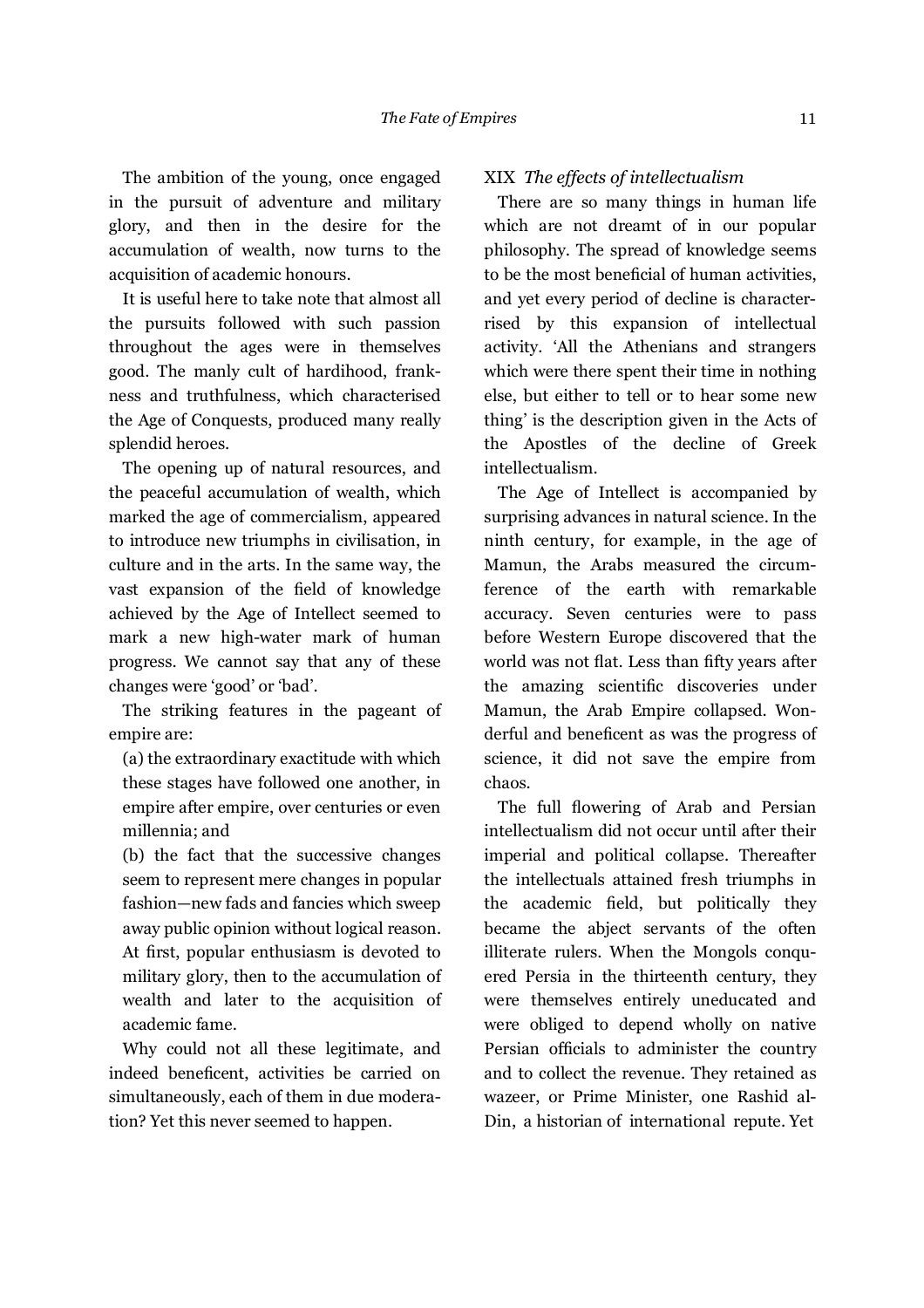the Prime Minister, when speaking to the Mongol II Khan, was obliged to remain throughout the interview on his knees. At state banquets, the Prime Minister stood behind the Khan's seat to wait upon him. If the Khan were in a good mood, he occasionally passed his wazeer a piece of food over his shoulder.

As in the case of the Athenians, intellectualism leads to discussion, debate and argument, such as is typical of the Western nations today. Debates in elected assemblies or local committees, in articles in the Press or in interviews on television endless and incessant talking.

Men are interminably different, and intellectual arguments rarely lead to agreement. Thus public affairs drift from bad to worse, amid an unceasing cacophony of argument. But this constant dedication to discussion seems to destroy the power of action. Amid a Babel of talk, the ship drifts on to the rocks.

# XX *The inadequacy of intellect*

Perhaps the most dangerous by-product of the Age of Intellect is the unconscious growth of the idea that the human brain can solve the problems of the world. Even on the low level of practical affairs this is patently untrue. Any small human activity, the local bowls club or the ladies' luncheon club, requires for its survival a measure of selfsacrifice and service on the part of the members. In a wider national sphere, the survival of the nation depends basically on the loyalty and self-sacrifice of the citizens. The impression that the situation can be saved by mental cleverness, without unselfishness or human self-dedication, can only lead to collapse.

Thus we see that the cultivation of the human intellect seems to be a magnificent ideal, but only on condition that it does not weaken unselfishness and human dedication to service. Yet this, judging by historical precedent, seems to be exactly what it does do. Perhaps it is not the intellectualism which destroys the spirit of self-sacrifice—the least we can say is that the two, intellectualism and the loss of a sense of duty, appear simultaneously in the life-story of the nation.

Indeed it often appears in individuals, that the head and the heart are natural rivals. The brilliant but cynical intellectual appears at the opposite end of the spectrum from the emotional self-sacrifice of the hero or the martyr. Yet there are times when the perhaps unsophisticated self-dedication of the hero is more essential than the sarcasms of the clever.

### XXI *Civil dissensions*

Another remarkable and unexpected symptom of national decline is the intensification of internal political hatreds. One would have expected that, when the survival of the nation became precarious, political factions would drop their rivalry and stand shoulder-to-shoulder to save their country.

In the fourteenth century, the weakening empire of Byzantium was threatened, and indeed dominated, by the Ottoman Turks. The situation was so serious that one would have expected every subject of Byzantium to abandon his personal interests and to stand with his compatriots in a last desperate attempt to save the country. The reverse occurred. The Byzantines spent the last fifty years of their history in fighting one another in repeated civil wars, until the Ottomans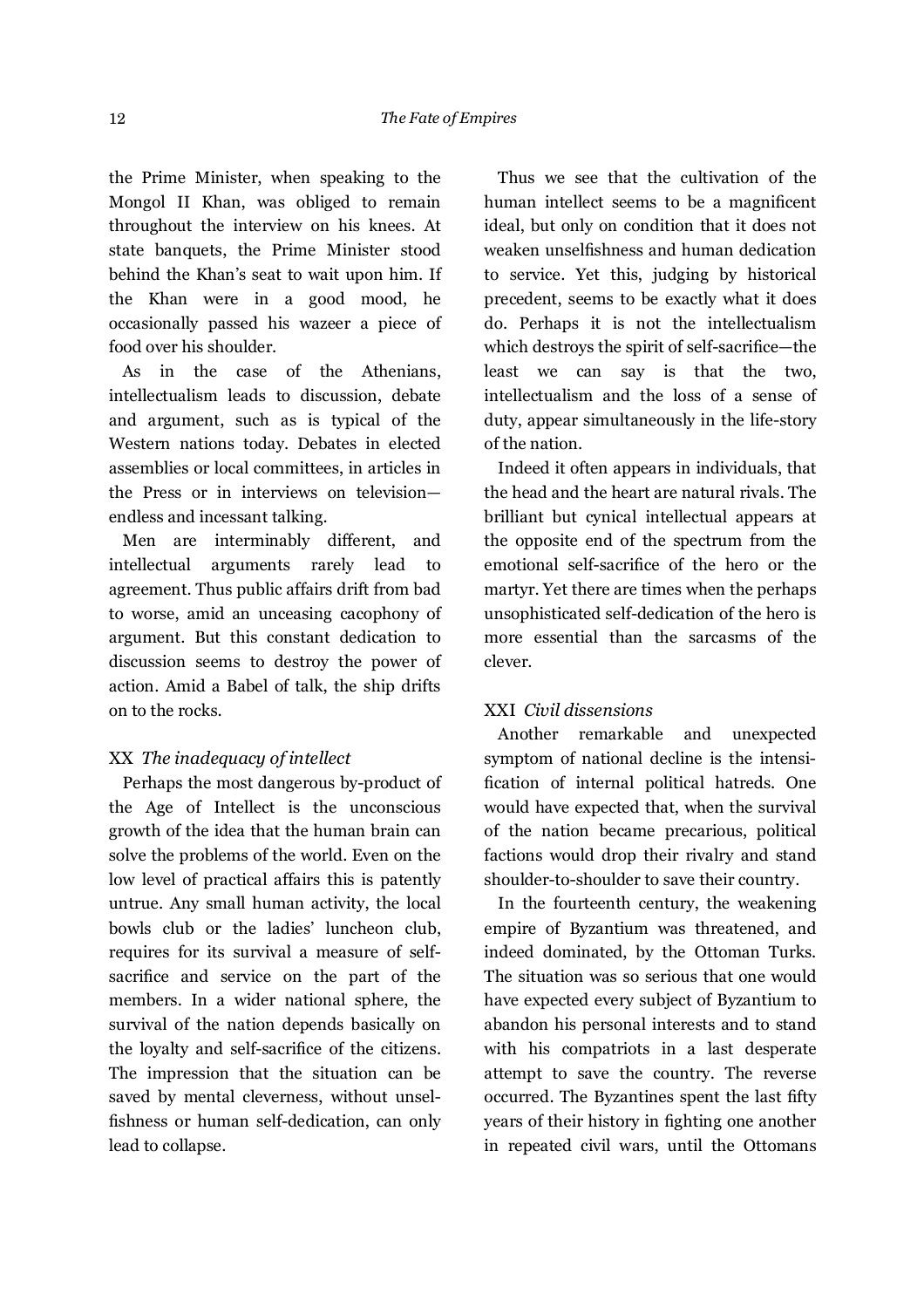moved in and administered the *coup de grâce*.

Britain has been governed by an elected parliament for many centuries. In former years, however, the rival parties observed many unwritten laws. Neither party wished to eliminate the other. All the members referred to one another as honourable gentlemen. But such courtesies have now lapsed. Booing, shouting and loud noises have undermined the dignity of the House, and angry exchanges are more frequent. We are fortunate if these rivalries are fought out in Parliament, but sometimes such hatreds are carried into the streets, or into industry in the form of strikes, demonstrations, boycotts and similar activities. True to the normal course followed by nations in decline, internal differences are not reconciled in an attempt to save the nation. On the contrary, internal rivalries become more acute, as the nation becomes weaker.

# XXII *The influx of foreigners*

One of the oft-repeated phenomena of great empires is the influx of foreigners to the capital city. Roman historians often complain of the number of Asians and Africans in Rome. Baghdad, in its prime in the ninth century, was international in its population—Persians, Turks, Arabs, Armenians, Egyptians, Africans and Greeks mingled in its streets.

In London today, Cypriots, Greeks, Italians, Russians, Africans, Germans and Indians jostle one another on the buses and in the underground, so that it sometimes seems difficult to find any British. The same applies to New York, perhaps even more so. This problem does not consist in any inferiority of one race as compared with another, but simply in the differences between them.

In the age of the first outburst and the subsequent Age of Conquests, the race is normally ethnically more or less homogeneous. This state of affairs facilitates a feeling of solidarity and comradeship. But in the Ages of Commerce and Affluence, every type of foreigner floods into the great city, the streets of which are reputed to be paved with gold. As, in most cases, this great city is also the capital of the empire, the cosmopolitan crowd at the seat of empire exercises a political influence greatly in excess of its relative numbers.

Second- or third-generation foreign immigrants may appear outwardly to be entirely assimilated, but they often constitute a weakness in two directions. First, their basic human nature often differs from that of the original imperial stock. If the earlier imperial race was stubborn and slowmoving, the immigrants might come from more emotional races, thereby introducing cracks and schisms into the national policies, even if all were equally loyal.

Second, while the nation is still affluent, all the diverse races may appear equally loyal. But in an acute emergency, the immigrants will often be less willing to sacrifice their lives and their property than will be the original descendants of the founder race.

Third, the immigrants are liable to form communities of their own, protecting primarily their own interests, and only in the second degree that of the nation as a whole.

Fourth, many of the foreign immigrants will probably belong to races originally conquered by and absorbed into the empire. While the empire is enjoying its High Noon of prosperity, all these people are proud and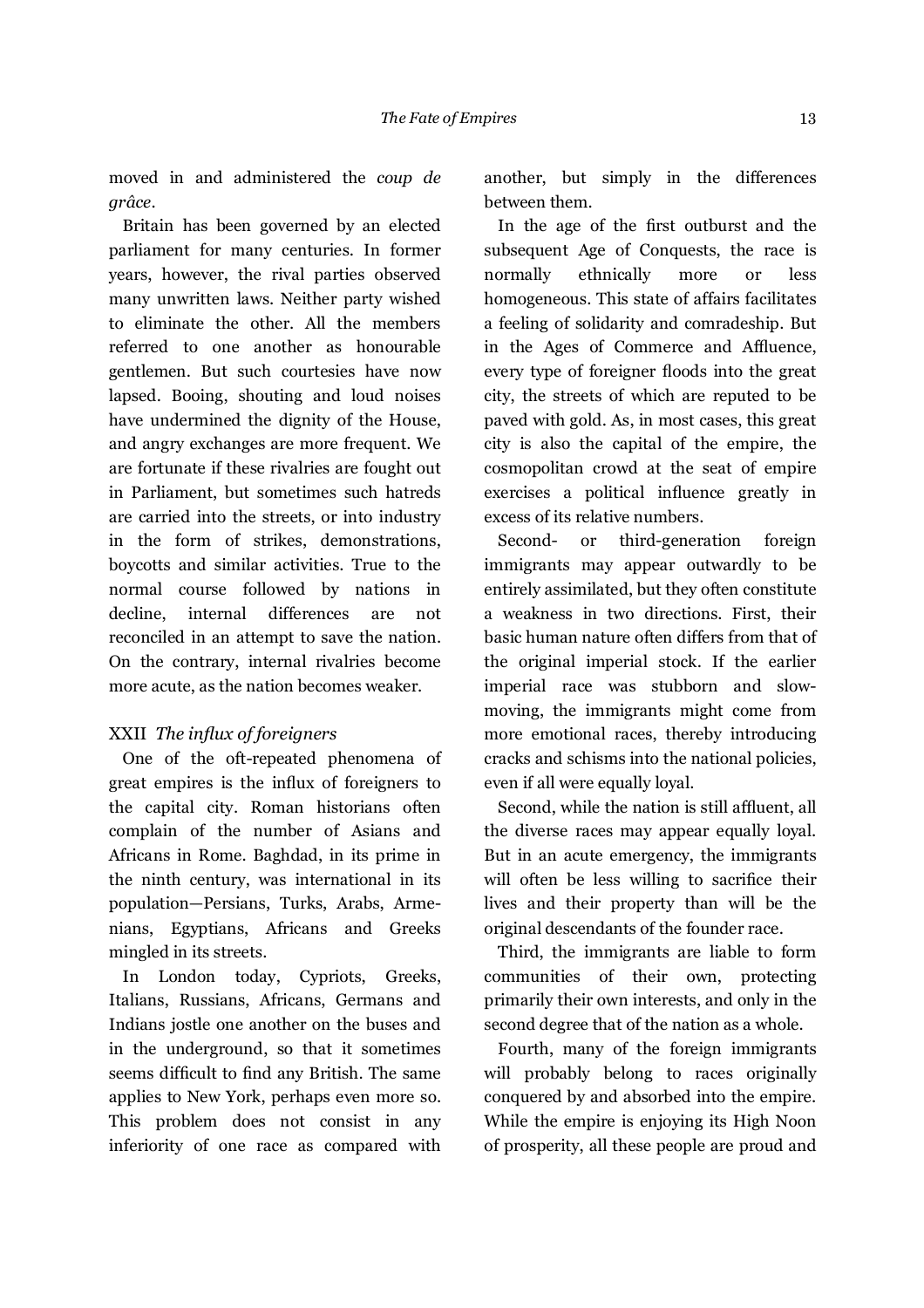glad to be imperial citizens. But when decline sets in, it is extraordinary how the memory of ancient wars, perhaps centuries before, is suddenly revived, and local or provincial movements appear demanding secession or independence. Some day this phenomenon will doubtless appear in the now apparently monolithic and authoritarian Soviet empire. It is amazing for how long such provincial sentiments can survive.

Historical examples of this phenomenon are scarcely needed. The idle and captious Roman mob, with its endless appetite for free distributions of food—bread and games—is notorious, and utterly different from that stern Roman spirit which we associate with the wars of the early republic.

In Baghdad, in the golden days of Harun al-Rashid, Arabs were a minority in the imperial capital. Istanbul, in the great days of Ottoman rule, was peopled by inhabitants remarkably few of whom were descendants of Turkish conquerors. In New York, descendants of the Pilgrim Fathers are few and far between.

This interesting phenomenon is largely limited to great cities. The original conquering race is often to be found in relative purity in rural districts and on far frontiers. It is the wealth of the great cities which draws the immigrants. As, with the growth of industry, cities nowadays achieve an ever greater preponderance over the countryside, so will the influence of foreigners increasingly dominate old empires.

Once more it may be emphasised that I do not wish to convey the impression that immigrants are inferior to older stocks. They are just different, and they thus tend to introduce cracks and divisions.

# XXIII *Frivolity*

As the nation declines in power and wealth, a universal pessimism gradually pervades the people, and itself hastens the decline. There is nothing succeeds like success, and, in the Ages of Conquest and Commerce, the nation was carried triumphantly onwards on the wave of its own self-confidence. Republican Rome was repeatedly on the verge of extinction—in 390 B.C. when the Gauls sacked the city and in 216 B.C. after the Battle of Cannae. But no disasters could shake the resolution of the early Romans. Yet, in the later stages of Roman decline, the whole empire was deeply pessimistic, thereby sapping its own resolution.

Frivolity is the frequent companion of pessimism. Let us eat, drink and be merry, for tomorrow we die. The resemblance between various declining nations in this respect is truly surprising. The Roman mob, we have seen, demanded free meals and public games. Gladiatorial shows, chariot races and athletic events were their passion. In the Byzantine Empire the rivalries of the Greens and the Blues in the hippodrome attained the importance of a major crisis.

Judging by the time and space allotted to them in the Press and television, football and baseball are the activities which today chiefly interest the public in Britain and the United States respectively.

The heroes of declining nations are always the same—the athlete, the singer or the actor. The word 'celebrity' today is used to designate a comedian or a football player, not a statesman, a general, or a literary genius.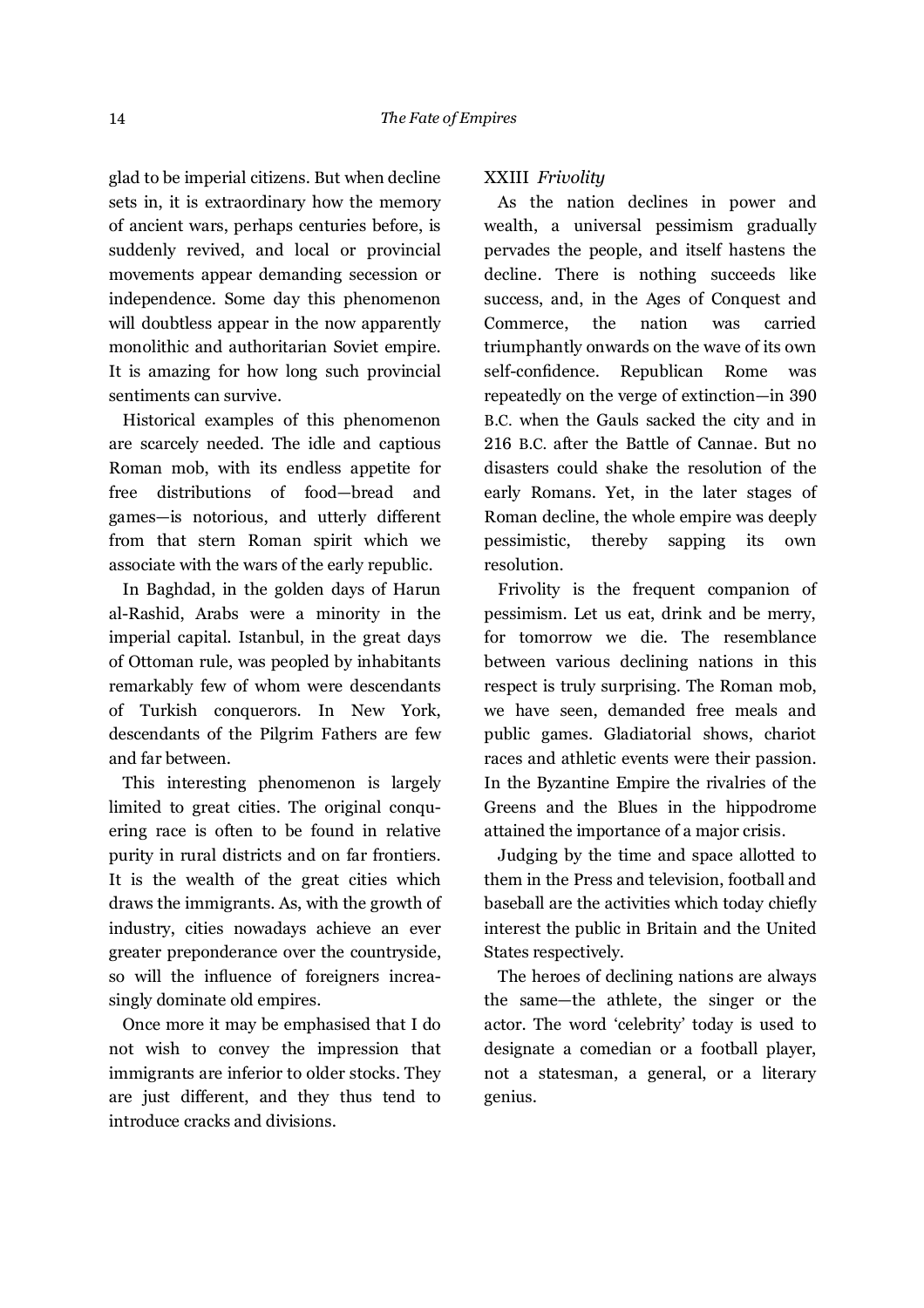#### XXIV *The Arab decline*

In the first half of the ninth century, Baghdad enjoyed its High Noon as the greatest and the richest city in the world. In 861, however, the reigning Khalif (caliph), Mutawakkil, was murdered by his Turkish mercenaries, who set up a military dictatorship, which lasted for some thirty years. During this period the empire fell apart, the various dominions and provinces each assuming virtual independence and seeking its own interests. Baghdad, lately the capital of a vast empire, found its authority limited to Iraq alone.

The works of the contemporary historians of Baghdad in the early tenth century are still available. They deeply deplored the degeneracy of the times in which they lived, emphasising particularly the indifference to religion, the increasing materialism and the laxity of sexual morals. They lamented also the corruption of the officials of the government and the fact that politicians always seemed to amass large fortunes while they were in office.

The historians commented bitterly on the extraordinary influence acquired by popular singers over young people, resulting in a decline in sexual morality. The 'pop' singers of Baghdad accompanied their erotic songs on the lute, an instrument resembling the modern guitar. In the second half of the tenth century, as a result, much obscene sexual language came increasingly into use, such as would not have been tolerated in an earlier age. Several khalifs issued orders banning 'pop' singers from the capital, but within a few years they always returned.

An increase in the influence of women in public life has often been associated with national decline. The later Romans complained that, although Rome ruled the world, women ruled Rome. In the tenth century, a similar tendency was observable in the Arab Empire, the women demanding admission to the professions hitherto monopolised by men. 'What,' wrote the contemporary historian, Ibn Bessam, 'have the professions of clerk, tax-collector or preacher to do with women? These occupations have always been limited to men alone.' Many women practised law, while others obtained posts as university professors. There was an agitation for the appointment of female judges, which, however, does not appear to have succeeded.

Soon after this period, government and public order collapsed, and foreign invaders overran the country. The resulting increase in confusion and violence made it unsafe for women to move unescorted in the streets, with the result that this feminist movement collapsed.

The disorders following the military takeover in 861, and the loss of the empire, had played havoc with the economy. At such a moment, it might have been expected that everyone would redouble their efforts to save the country from bankruptcy, but nothing of the kind occurred. Instead, at this moment of declining trade and financial stringency, the people of Baghdad introduced a five-day week.

When I first read these contemporary descriptions of tenth-century Baghdad, I could scarcely believe my eyes. I told myself that this must be a joke! The descriptions might have been taken out of *The Times* today. The resemblance of all the details was especially breathtaking—the break-up of the empire, the abandonment of sexual morality, the 'pop' singers with their guitars, the entry of women into the professions, the five-day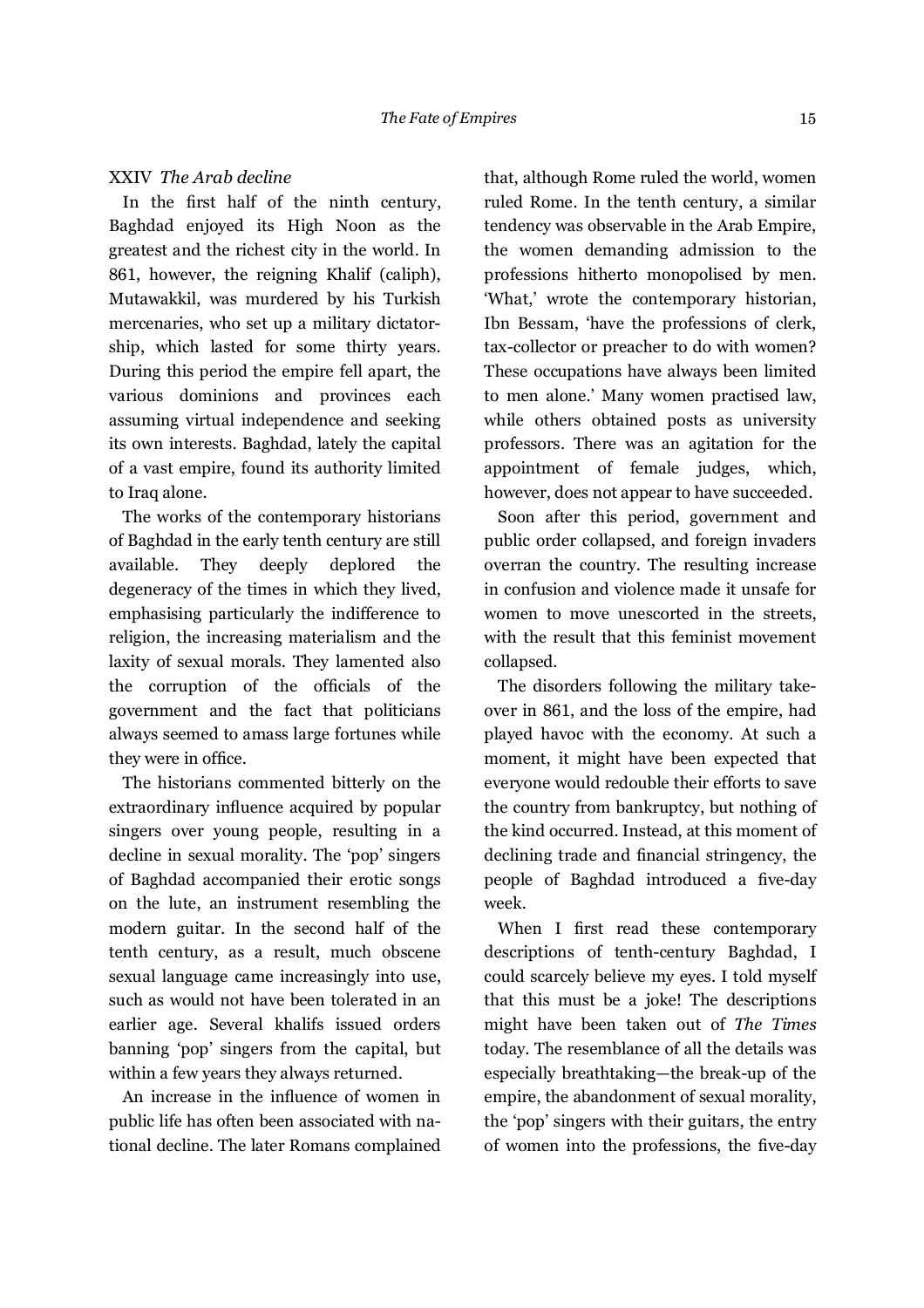week. I would not venture to attempt an explanation! There are so many mysteries about human life which are far beyond our comprehension.

# XXV *Political ideology*

Today we attach immense importance to the ideology of our internal politics. The Press and public media in the U.S.A. and Britain pour incessant scorn on any country the political institutions of which differ in any manner from our own idea of democracy. It is, therefore, interesting to note that the life-expectation of a great nation does not appear to be in any way affected by the nature of its institutions.

Past empires show almost every possible variation of political system, but all go through the same procedure from the Age of Pioneers through Conquest, Commerce, Affluence to decline and collapse.

# XXVI *The Mameluke Empire*

The empire of the Mamelukes of Egypt provides a case in point, for it was one of the most exotic ever to be recorded in history. It is also exceptional in that it began on one fixed day and ended on another, leaving no doubt of its precise duration, which was 267 years.

In the first part of the thirteenth century, Egypt and Syria were ruled by the Ayoubid sultans, the descendants of the family of Saladin. Their army consisted of Mamelukes, slaves imported as boys from the Steppes and trained as professional soldiers. On 1st May 1250, the Mamelukes mutinied, murdered Turan Shah, the Ayoubid sultan, and became the rulers of his empire.

The first fifty years of the Mameluke Empire were marked by desperate fighting with the hitherto invincible Mongols, the descendants of Genghis Khan, who invaded Syria. By defeating the Mongols and driving them out of Syria, the Mamelukes saved the Mediterranean from the terrible fate which had overtaken Persia. In 1291, the Mamelukes captured Acre, and put an end to the Crusades.

From 1309 to 1341, the Mameluke Empire was everywhere victorious and possessed the finest army in the world. For the ensuing hundred years the wealth of the Mameluke Empire was fabulous, slowly leading to luxury, the relaxation of discipline and to decline, with ever more bitter internal political rivalries. Finally the empire collapsed in 1517, as the result of military defeat by the Ottomans.

The Mameluke government appears to us utterly illogical and fantastic. The ruling class was entirely recruited from young boys, born in what is now Southern Russia. Every one of them was enlisted as a private soldier. Even the sultans had begun life as private soldiers and had risen from the ranks. Yet this extraordinary political system resulted in an empire which passed through all the normal stages of conquest, commercialism, affluence and decline and which lasted approximately the usual period of time.

### XXVII *The master race*

The people of the great nations of the past seem normally to have imagined that their pre-eminence would last for ever. Rome appeared to its citizens to be destined to be for all time the mistress of the world. The Abbasid Khalifs of Baghdad declared that God had appointed them to rule mankind until the day of judgement. Seventy years ago, many people in Britain believed that the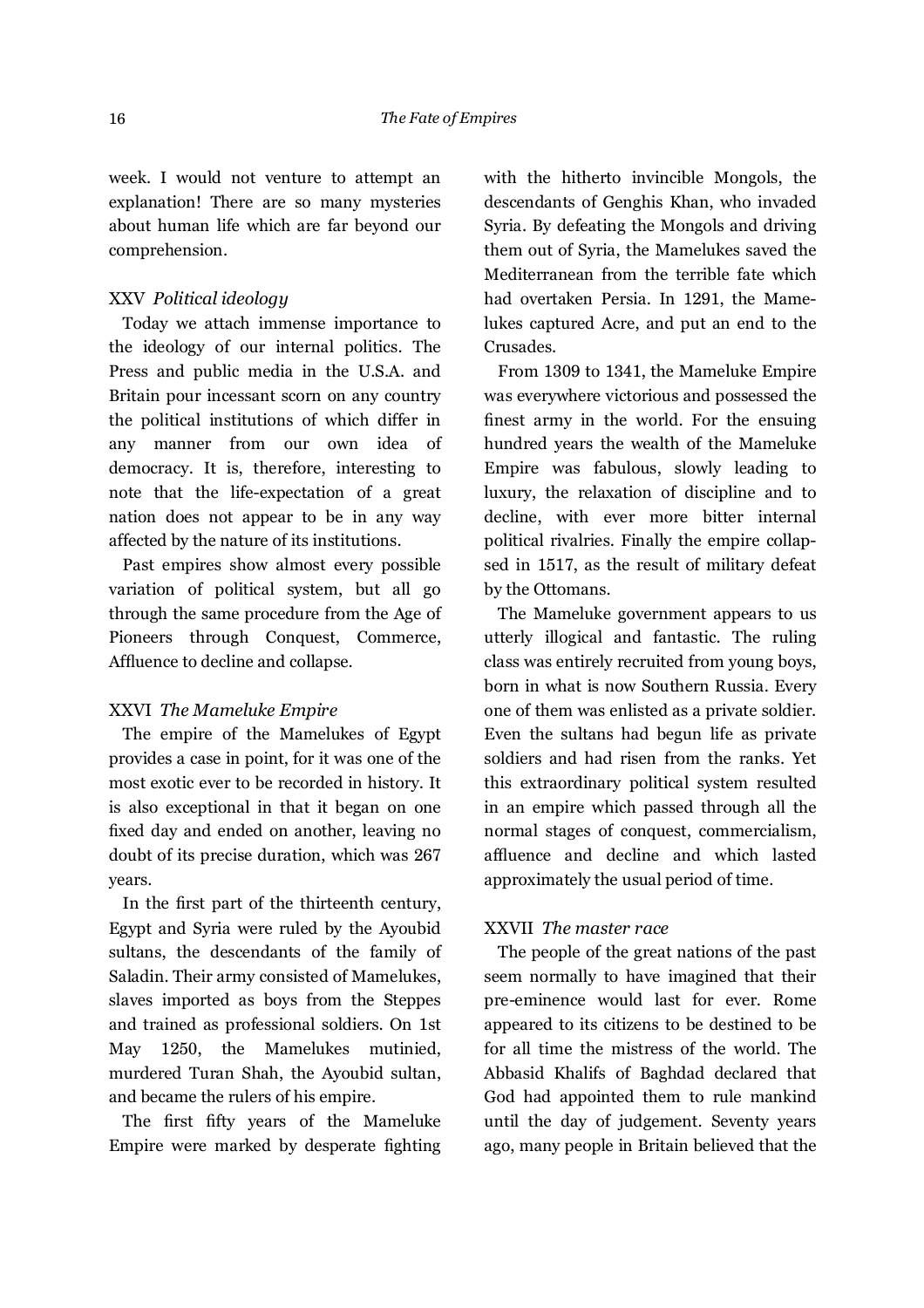empire would endure for ever. Although Hitler failed to achieve his objective, he declared that Germany would rule the world for a thousand years. That sentiments like these could be publicly expressed without evoking derision shows that, in all ages, the regular rise and fall of great nations has passed unperceived. The simplest statistics prove the steady rotation of one nation after another at regular intervals.

The belief that their nation would rule the world forever, naturally encouraged the citizens of the leading nation of any period to attribute their pre-eminence to hereditary virtues. They carried in their blood, they believed, qualities which constituted them a race of supermen, an illusion which inclined them to the employment of cheap foreign labour (or slaves) to perform menial tasks and to engage foreign mercenaries to fight their battles or to sail their ships.

These poorer peoples were only too happy to migrate to the wealthy cities of the empire, and thereby, as we have seen, to adulterate the close-knit, homogeneous character of the conquering race. The latter unconsciously assumed that they would always be the leaders of mankind, relaxed their energies, and spent an increasing part of their time in leisure, amusement or sport.

In recent years, the idea has spread widely in the West that 'progress' will be automatic without effort, that everyone will continue to grow richer and richer and that every year will show a 'rise in the standard of living'. We have not drawn from history the obvious conclusion that material success is the result of courage, endurance and hard work—a conclusion nevertheless obvious from the history of the meteoric rise of our own ancestors. This self-assurance of its own superiority seems to go hand-in-hand with the luxury resulting from wealth, in undermining the character of the dominant race.

#### XXVIII *The welfare state*

When the welfare state was first introduced in Britain, it was hailed as a new high-water mark in the history of human development.

History, however, seems to suggest that the age of decline of a great nation is often a period which shows a tendency to philanthropy and to sympathy for other races. This phase may not be contradictory to the feeling described in the previous paragraph, that the dominant race has the right to rule the world. For the citizens of the great nation enjoy the role of Lady Bountiful. As long as it retains its status of leadership, the imperial people are glad to be generous, even if slightly condescending. The rights of citizenship are generously bestowed on every race, even those formerly subject, and the equality of mankind is proclaimed. The Roman Empire passed through this phase, when equal citizenship was thrown open to all peoples, such provincials even becoming senators and emperors.

The Arab Empire of Baghdad was equally, perhaps even more, generous. During the Age of Conquests, pure-bred Arabs had constituted a ruling class, but in the ninth century the empire was completely cosmopolitan.

State assistance to the young and the poor was equally generous. University students received government grants to cover their expenses while they were receiving higher education. The State likewise offered free medical treatment to the poor. The first free public hospital was opened in Baghdad in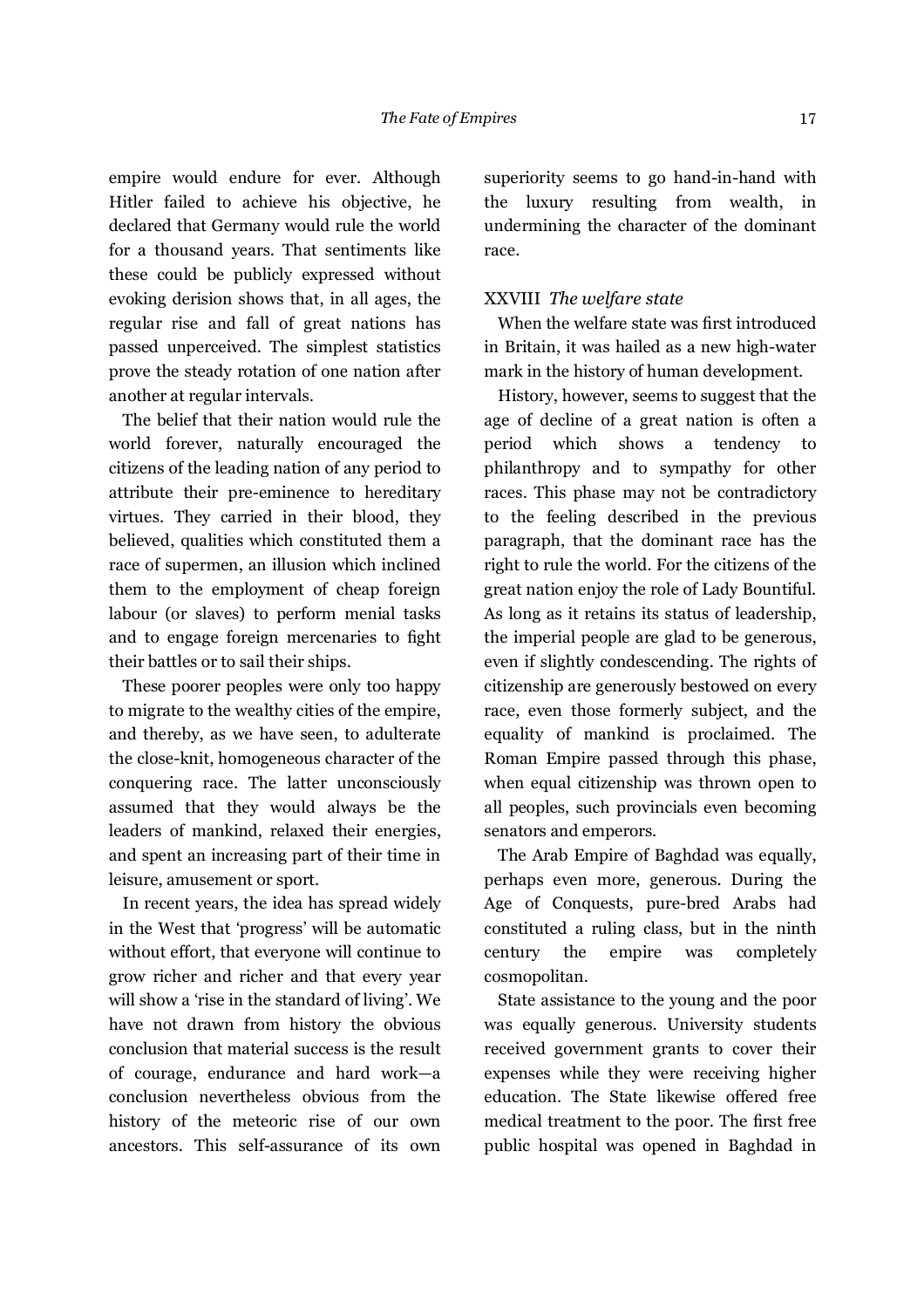the reign of Harun al-Rashid (786-809), and under his son, Mamun, free public hospitals sprang up all over the Arab world from Spain to what is now Pakistan.

The impression that it will always be automatically rich causes the declining empire to spend lavishly on its own benevolence, until such time as the economy collapses, the universities are closed and the hospitals fall into ruin.

It may perhaps be incorrect to picture the welfare state as the high-water mark of human attainment. It may merely prove to be one more regular milestone in the lifestory of an ageing and decrepit empire.

#### XXIX *Religion*

Historians of periods of decadence often refer to a decline in religion, but, if we extend our investigation over a period covering the Assyrians (859-612 B.C.) to our own times, we have to interpret religion in a very broad sense. Some such definition as 'the human feeling that there is something, some invisible Power, apart from material objects, which controls human life and the natural world'.

We are probably too narrow and contemptuous in our interpretation of idol worship. The people of ancient civilisations were as sensible as we are, and would scarcely have been so foolish as to worship sticks and stones fashioned by their own hands. The idol was for them merely a symbol, and represented an unknown, spiritual reality, which controlled the lives of men and demanded human obedience to its moral precepts.

We all know only too well that minor differences in the human visualisation of this Spirit frequently became the ostensible reason for human wars, in which both sides claimed to be fighting for the true God, but the absurd narrowness of human conceptions should not blind us to the fact that, very often, both sides believed their campaigns to have a moral background. Genghis Khan, one of the most brutal of all conquerors, claimed that God had delegated him the duty to exterminate the decadent races of the civilised world. Thus the Age of Conquests often had some kind of religious atmosphere, which implied heroic selfsacrifice for the cause.

But this spirit of dedication was slowly eroded in the Age of Commerce by the action of money. People make money for themselves, not for their country. Thus periods of affluence gradually dissolved the spirit of service, which had caused the rise of the imperial races.

In due course, selfishness permeated the community, the coherence of which was weakened until disintegration was threatened. Then, as we have seen, came the period of pessimism with the accompanying spirit of frivolity and sensual indulgence, byproducts of despair. It was inevitable at such times that men should look back yearningly to the days of 'religion', when the spirit of self-sacrifice was still strong enough to make men ready to give and to serve, rather than to snatch.

But while despair might permeate the greater part of the nation, others achieved a new realisation of the fact that only readiness for self-sacrifice could enable a community to survive. Some of the greatest saints in history lived in times of national decadence, raising the banner of duty and service against the flood of depravity and despair.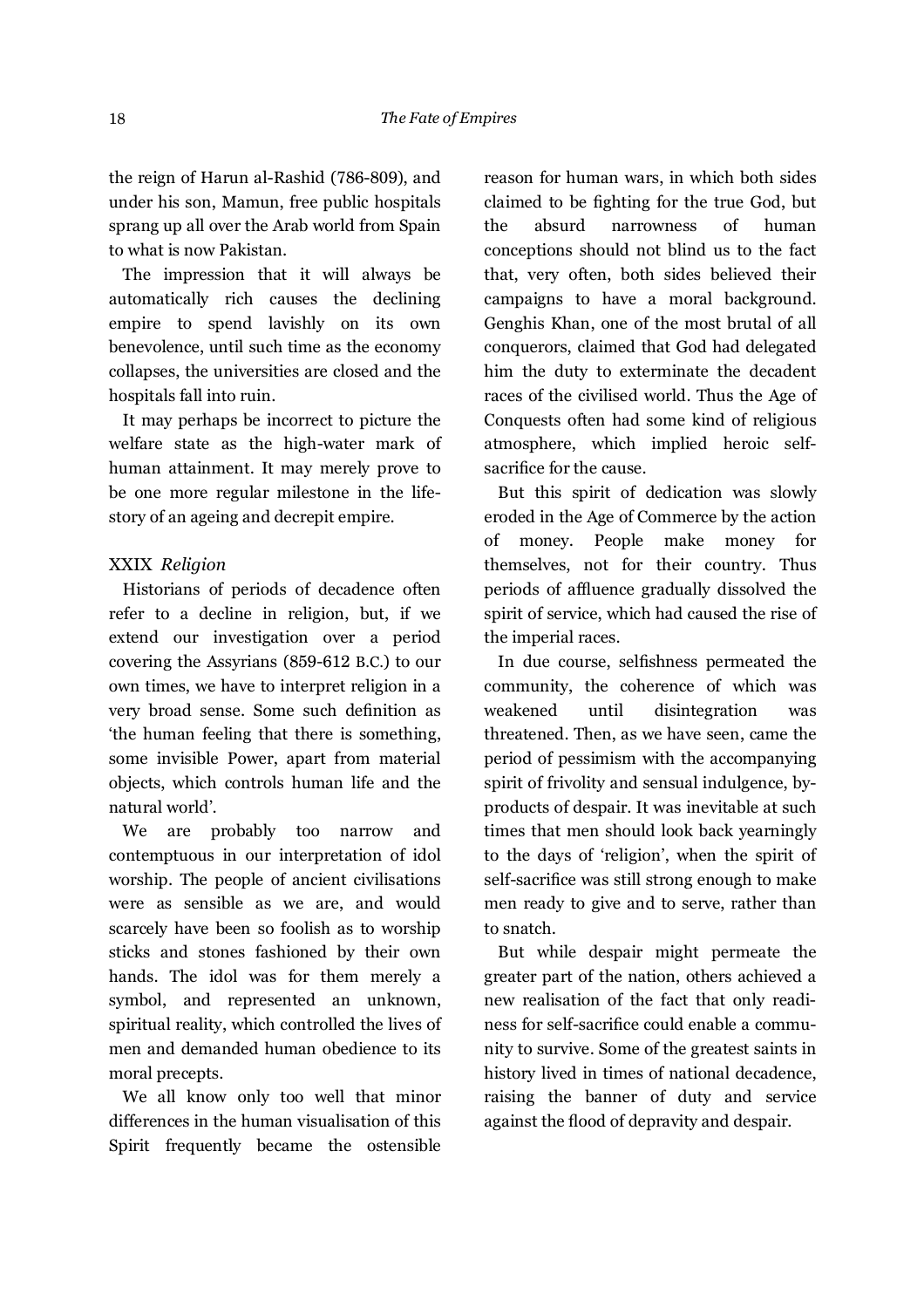In this manner, at the height of vice and frivolity the seeds of religious revival are quietly sown. After, perhaps, several generations (or even centuries) of suffering, the impoverished nation has been purged of its selfishness and its love of money, religion regains its sway and a new era sets in. 'It is good for me that I have been afflicted,' said the psalmist, 'that I might learn Thy Statutes.'

#### XXX *New combinations*

We have traced the rise of an obscure race to fame, through the stages of conquest, commercialism, affluence, and intellectualism, to disintegration, decadence and despair. We suggested that the dominant race at any given time imparts its leading characteristics to the world around, being in due course succeeded by another empire. By this means, we speculated, many successive races succeeded one another as superpowers, and in turn bequeathed their peculiar qualities to mankind at large.

But the objection may here be raised that some day the time will come when all the races of the world will in turn have enjoyed their period of domination and have collapsed again in decadence. When the whole human race has reached the stage of decadence, where will new energetic conquering races be found?

The answer is at first partially obscured by our modern habit of dividing the human race into nations, which we seem to regard as water-tight compartments, an error responsible for innumerable misunderstandings.

In earlier times, warlike nomadic nations invaded the territories of decadent peoples and settled there. In due course, they

intermarried with the local population and a new race resulted, though it sometimes retained an old name. The barbarian invasions of the Roman Empire probably provide the example best known today in the West. Others were the Arab conquests of Spain, North Africa and Persia, the Turkish conquests of the Ottoman Empire, or even the Norman Conquest of England.

In all such cases, the conquered countries were originally fully inhabited and the invaders were armies, which ultimately settled down and married, and produced new races.

In our times, there are few nomadic conquerors left in the world, who could invade more settled countries bringing their tents and flocks with them. But ease of travel has resulted in an equal, or probably an even greater, intermixture of populations. The extreme bitterness of modern internal political struggles produces a constant flow of migrants from their native countries to others, where the social institutions suit them better.

The vicissitudes of trade and business similarly result in many persons moving to other countries, at first intending to return, but ultimately settling down in their new countries.

The population of Britain has been constantly changing, particularly in the last sixty years, owing to the influx of immigrants from Europe, Asia and Africa, and the exit of British citizens to the Dominions and the United States. The latter is, of course, the most obvious example of the constant rise of new nations, and of the transformation of the ethnic content of old nations through this modern nomadism.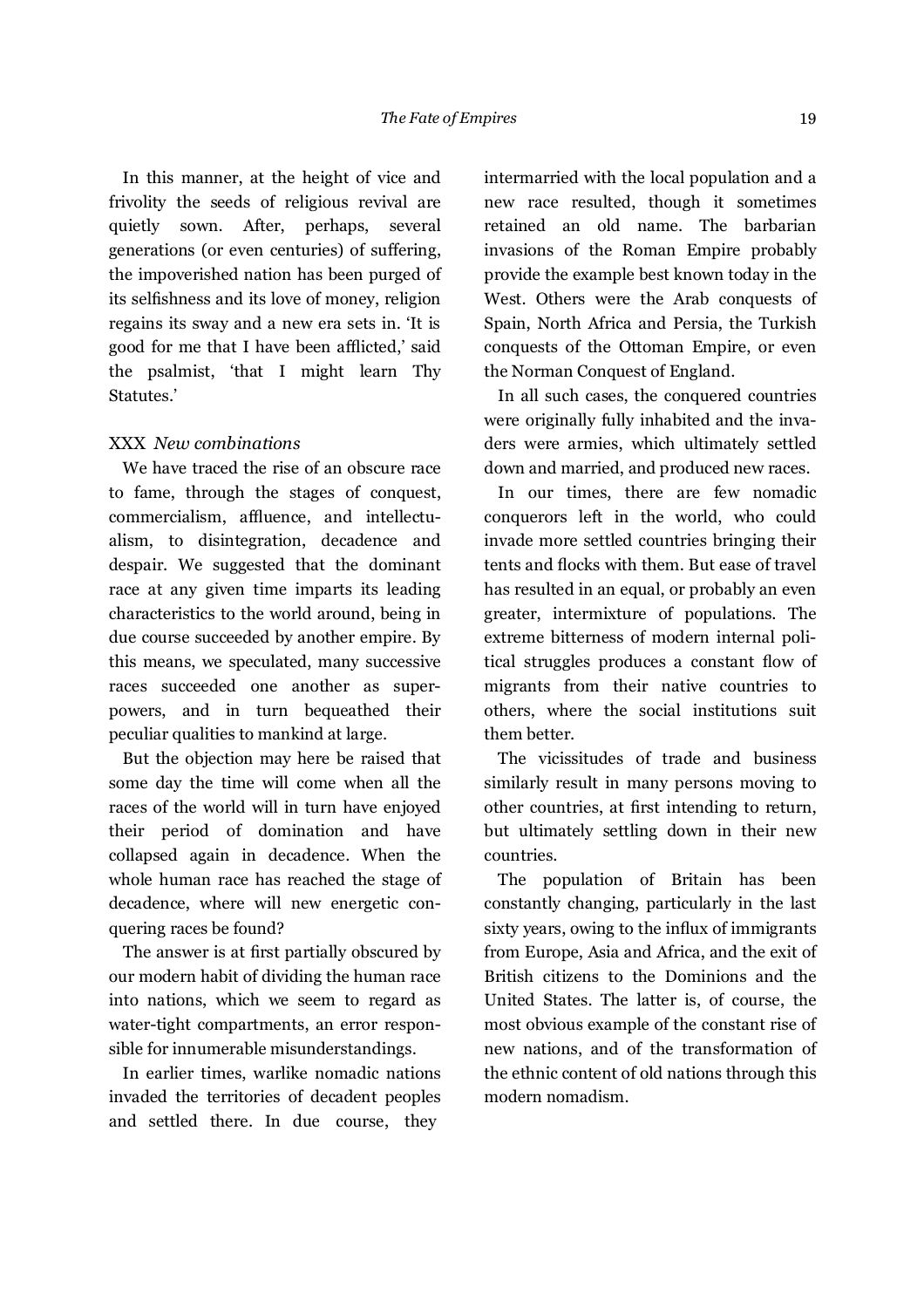# XXXI *Decadence of a system*

It is of interest to note that decadence is the disintegration of a system, not of its individual members. The habits of the members of the community have been corrupted by the enjoyment of too much money and too much power for too long a period. The result has been, in the framework of their national life, to make them selfish and idle. A community of selfish and idle people declines, internal quarrels develop in the division of its dwindling wealth, and pessimism follows, which some of them endeavour to drown in sensuality or frivolity. In their own surroundings, they are unable to redirect their thoughts and their energies into new channels.

But when individual members of such a society emigrate into entirely new surroundings, they do not remain conspicuously decadent, pessimistic or immoral among the inhabitants of their new homeland. Once enabled to break away from their old channels of thought, and after a short period of readjustment, they become normal citizens of their adopted countries. Some of them, in the second and third generations, may attain pre-eminence and leadership in their new communities.

This seems to prove that the decline of any nation does not undermine the energies or the basic character of its members. Nor does the decadence of a number of such nations permanently impoverish the human race. Decadence is both mental and moral deterioration, produced by the slow decline of the community from which its members cannot escape, as long as they remain in their old surroundings. But, transported elsewhere, they soon discard their decadent ways of thought, and prove themselves equal to the other citizens of their adopted country.

# XXXII *Decadence is not physical*

Neither is decadence physical. The citizens of nations in decline are sometimes described as too physically emasculated to be able to bear hardship or make great efforts. This does not seem to be a true picture. Citizens of great nations in decadence are normally physically larger and stronger than those of their barbarian invaders.

Moreover, as was proved in Britain in the first World War, young men brought up in luxury and wealth found little difficulty in accustoming themselves to life in the frontline trenches. The history of exploration proves the same point. Men accustomed to comfortable living in homes in Europe or America were able to show as much endurance as the natives in riding camels across the desert or in hacking their way through tropical forests.

Decadence is a moral and spiritual disease, resulting from too long a period of wealth and power, producing cynicism, decline of religion, pessimism and frivolity. The citizens of such a nation will no longer make an effort to save themselves, because they are not convinced that anything in life is worth saving.

#### XXXII *Human diversity*

Generalisations are always dangerous. Human beings are all different. The variety in human life is endless. If this be the case with individuals, it is much more so with nations and cultures. No two societies, no two peoples, no two cultures are exactly the same. In these circumstances, it will be easy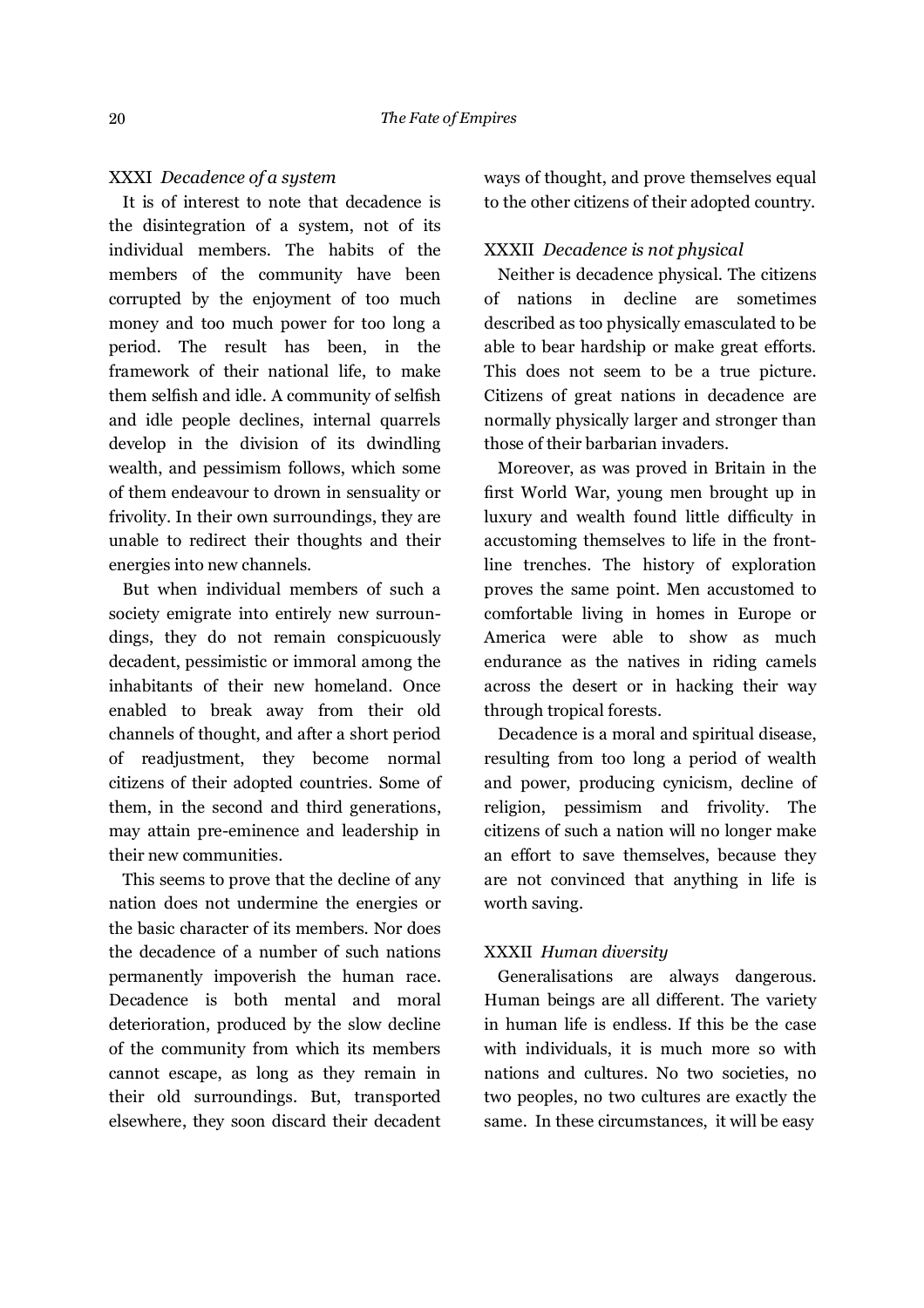for critics to find many objections to what has been said, and to point out exceptions to the generalisations.

There is some value in comparing the lives of nations to those of individuals. No two persons in the world are identical. Moreover their lives are often affected by accidents or by illness, making the divergences even more obvious. Yet, in fact, we can generalise about human life from many different aspects. The characteristics of childhood, adolescence, youth, middle and old age are well known. Some adolescents, it is true, are prematurely wise and serious. Some persons in middle age still seem to he young. But such exceptions do not invalidate the general character of human life from the cradle to the grave.

I venture to submit that the lives of nations follow a similar pattern. Superficially, all seem to be completely different. Some years ago, a suggestion was submitted to a certain television corporation that a series of talks on Arab history would form an interesting sequence. The proposal was immediately vetoed by the director of programmes with the remark, "What *earthly* interest could the history of medieval Arabs have for the general public today?"

Yet, in fact, the history of the Arab imperial age—from conquest through commercialism, to affluence, intellectualism, science and decadence—is an exact precursor of British imperial history and lasted almost exactly the same time.

If British historians, a century ago, had devoted serious study to the Arab Empire, they could have foreseen almost everything that has happened in Britain down to 1976.

# XXXIV *A variety of falls*

It has been shown that, normally, the rise and fall of great nations are due to internal reasons alone. Ten generations of human beings suffice to transform the hardy and enterprising pioneer into the captious citizen of the welfare state. But whereas the life histories of great nations show an unexpected uniformity, the nature of their falls depends largely on outside circumstances and thus shows a high degree of diversity.

The Roman Republic, as we have seen, was followed by the empire, which became a super-state, in which all the natives of the Mediterranean basin, regardless of race, possessed equal rights. The name of Rome, originally a city-state, passed from it to an equalitarian international empire.

This empire broke in half, the western half being overrun by northern barbarians, the eastern half forming the East Roman or Byzantine Empire.

The vast Arab Empire broke up in the ninth century into many fragments, of which one former colony, Moslem Spain, ran its own 250-year course as an independent empire. The homelands of Syria and Iraq, however, were conquered by successive waves of Turks to whom they remained subject for 1,000 years.

The Mameluke Empire of Egypt and Syria, on the other hand, was conquered in one campaign by the Ottomans, the native population merely suffering a change of masters.

The Spanish Empire (1500-1750) endured for the conventional 250 years, terminated only by the loss of its colonies. The homeland of Spain fell, indeed, from its high estate of a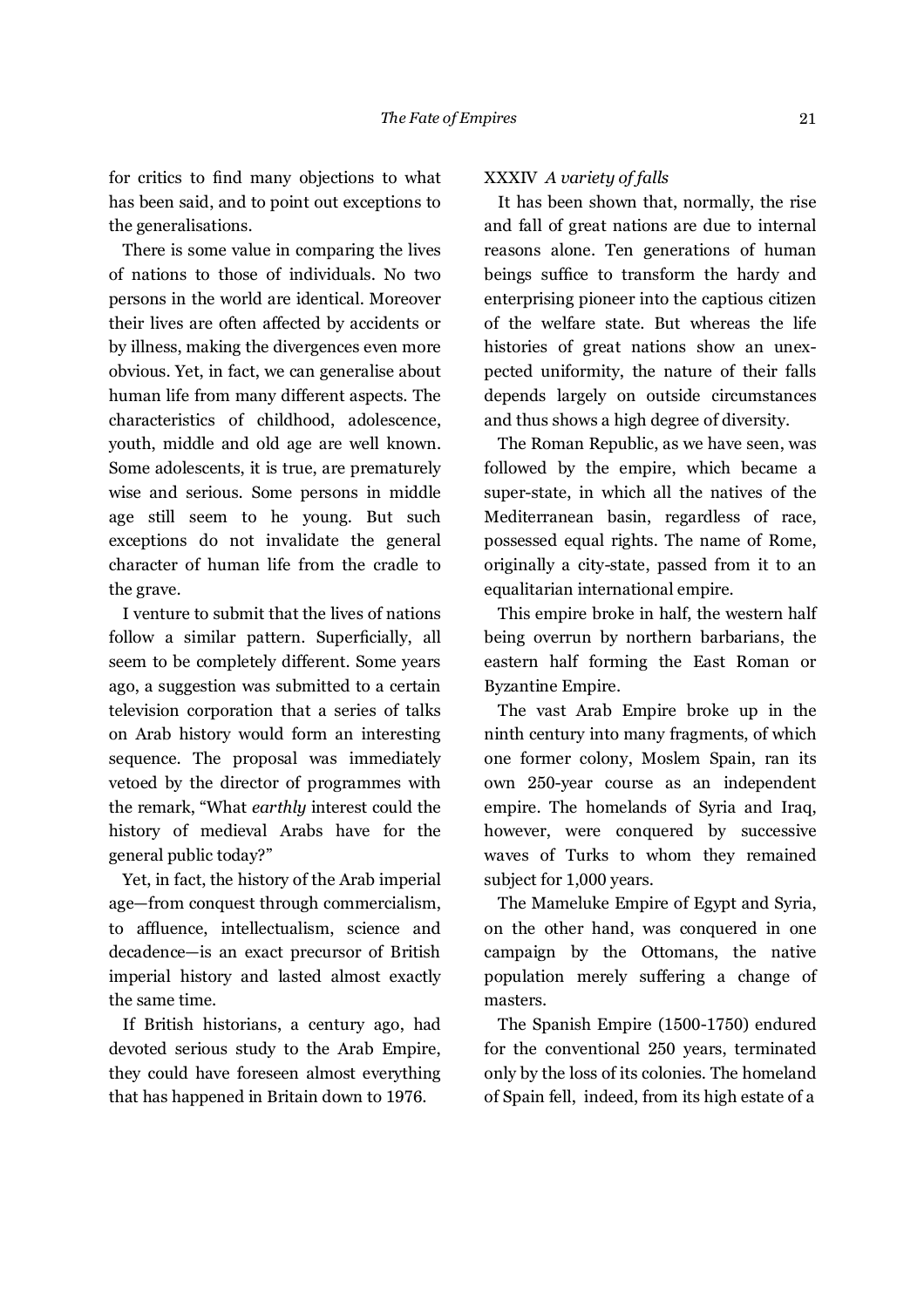super-power, but remained as an independent nation until today.

Romanov Russia (1682-1916) ran the normal course, but was succeeded by the Soviet Union.

It is unnecessary to labour the point, which we may attempt to summarise briefly. Any regime which attains great wealth and power seems with remarkable regularity to decay and fall apart in some ten generations. The ultimate fate of its component parts, however, does not depend on its internal nature, but on the other organisations which appear at the time of its collapse and succeed in devouring its heritage. Thus the lives of great powers are surprisingly uniform, but the results of their falls are completely diverse.

# XXXV *Inadequacy of our historical studies*

In fact, the modern nations of the West have derived only limited value from their historical studies, because they have never made them big enough. For history to have meaning, as we have already stated, it must be the history of the human race.

Far from achieving such an ideal, our historical studies are largely limited to the history of our own country during the lifetime of the present nation. Thus the timefactor is too short to allow the longer rhythms of the rise and fall of nations even to be noticed. As the television director indicated, it never even crosses our minds that longer periods could be of any interest.

When we read the history of our own nation, we find the actions of our ancestors described as glorious, while those of other peoples are depicted as mean, tyrannical or cowardly. Thus our history is (intentionally) not based on facts. We are emotionally unwilling to accept that our forbears might have been mean or cowardly.

Alternatively, there are 'political' schools of history, slanted to discredit the actions of our past leaders, in order to support modern political movements. In all these cases, history is not an attempt to ascertain the truth, but a system of propaganda, devoted to the furtherance of modern projects, or the gratification of national vanity.

Men can scarcely be blamed for not learning from the history they are taught. There is nothing to learn from it, because it is not true.

# XXXVI *Small nations*

The word 'empires' has been used in this essay to signify nations which achieve the status of great powers, or super-powers, in the jargon of today—nations which have dominated the international scene for two or three centuries. At any given time, however, there are also smaller states which are more or less self-contained. Do these live the same 'lives' as the great nations, and pass through the same phases?

It seems impossible to generalise on this issue. In general, decadence is the outcome of too long a period of wealth and power. If the small country has not shared in the wealth and power, it will not share in the decadence.

# XXXVII *The emerging pattern*

In spite of the endless variety and the infinite complications of human life, a general pattern does seem to emerge from these considerations. It reveals many successive empires covering some 3,000 years, as having followed similar stages of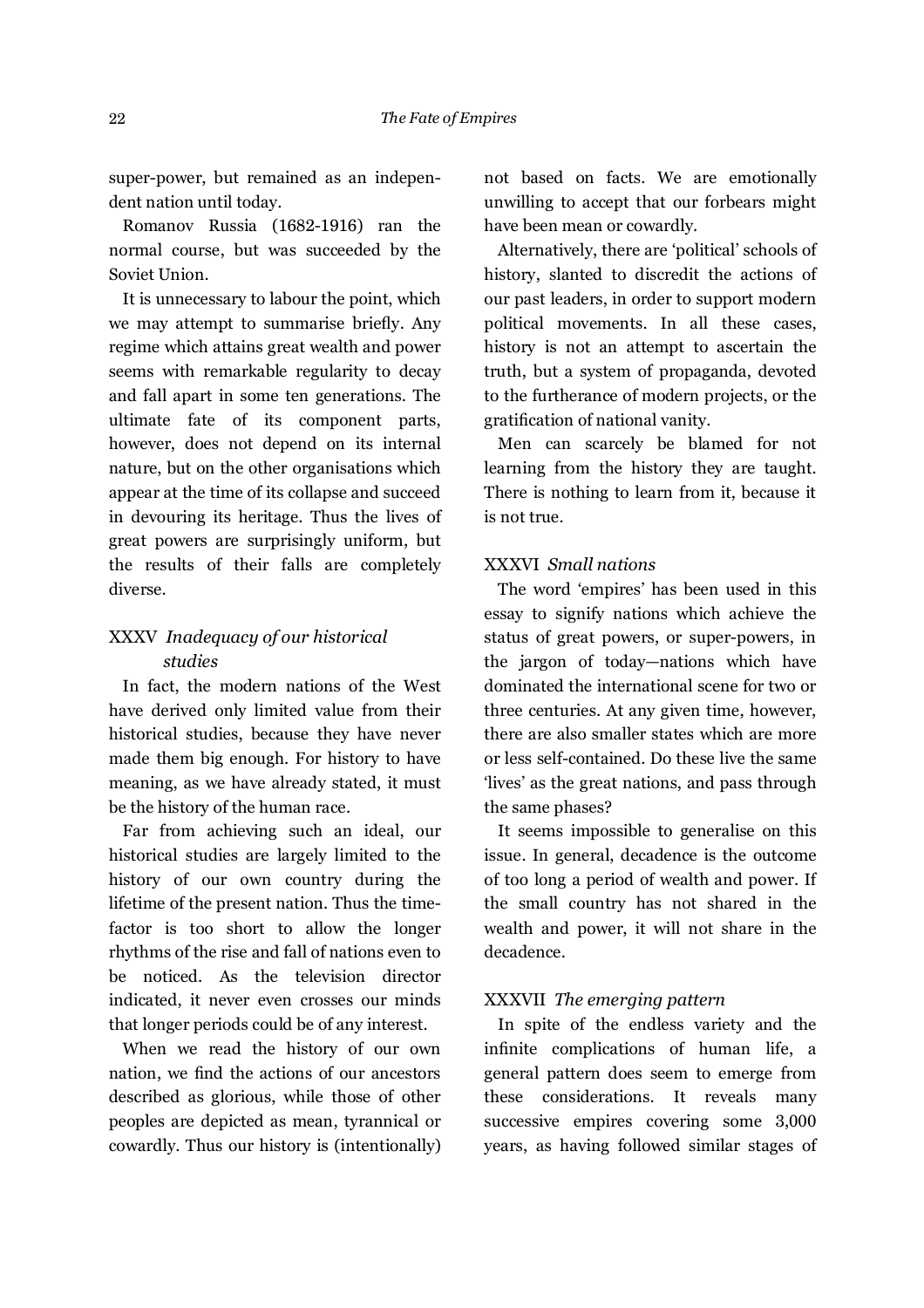development and decline, and as having, to a surprising degree, 'lived' lives of very similar length.

The life-expectation of a great nation, it appears, commences with a violent, and usually unforeseen, outburst of energy, and ends in a lowering of moral standards, cynicism, pessimism and frivolity.

If the present writer were a millionaire, he would try to establish in some university or other a department dedicated solely to the study of the rhythm of the rise and fall of powerful nations throughout the world. History goes back only some 3,000 years, because before that period writing was not sufficiently widespread to allow of the survival of detailed records. But within that period, the number of empires available for study is very great.

At the commencement of this essay, the names of eleven such empires were listed, but these included only the Middle East and the modern nations of the West. India, China and Southern America were not included, because the writer knows nothing about them. A school founded to study the rise and fall of empires would probably find at least twenty-four great powers available for dissection and analysis.

The task would not be an easy one, if indeed the net were cast so wide as to cover virtually all the world's great nations in 3,000 years. The knowledge of language alone, to enable detailed investigations to be pursued, would present a formidable obstacle.

#### XXXVIII *Would it help?*

It is pleasing to imagine that, from such studies, a regular life-pattern of nations would emerge, including an analysis of the various changes which ultimately lead to decline, decadence and collapse. It is tempting to assume that measures could be adopted to forestall the disastrous effects of excessive wealth and power, and thence of subsequent decadence. Perhaps some means could be devised to prevent the activist Age of Conquests and Commerce deteriorating into the Age of Intellect, producing endless talking but no action.

It is tempting to think so. Perhaps if the pattern of the rise and fall of nations were regularly taught in schools, the general public would come to realise the truth, and would support policies to maintain the spirit of duty and self-sacrifice, and to forestall the accumulation of excessive wealth by one nation, leading to the demoralisation of that nation.

Could not the sense of duty and the initiative needed to give rise to action be retained parallel with intellectual development and the discoveries of natural science?

The answer is doubtful, though we could but try. The weaknesses of human nature, however, are so obvious, that we cannot be too confident of success. Men bursting with courage, energy and self-confidence cannot easily be restrained from subduing their neighbours, and men who see the prospect of wealth open to them will not readily be prevented from pursuing it.

Perhaps it is not in the real interest of humanity that they should be so prevented, for it is in periods of wealth that art, architecture, music, science and literature make the greatest progress.

Moreover, as we have seen where great empires are concerned, their establishment may give rise to wars and tragedies, but their periods of power often bring peace, security and prosperity to vast areas of territory. Our